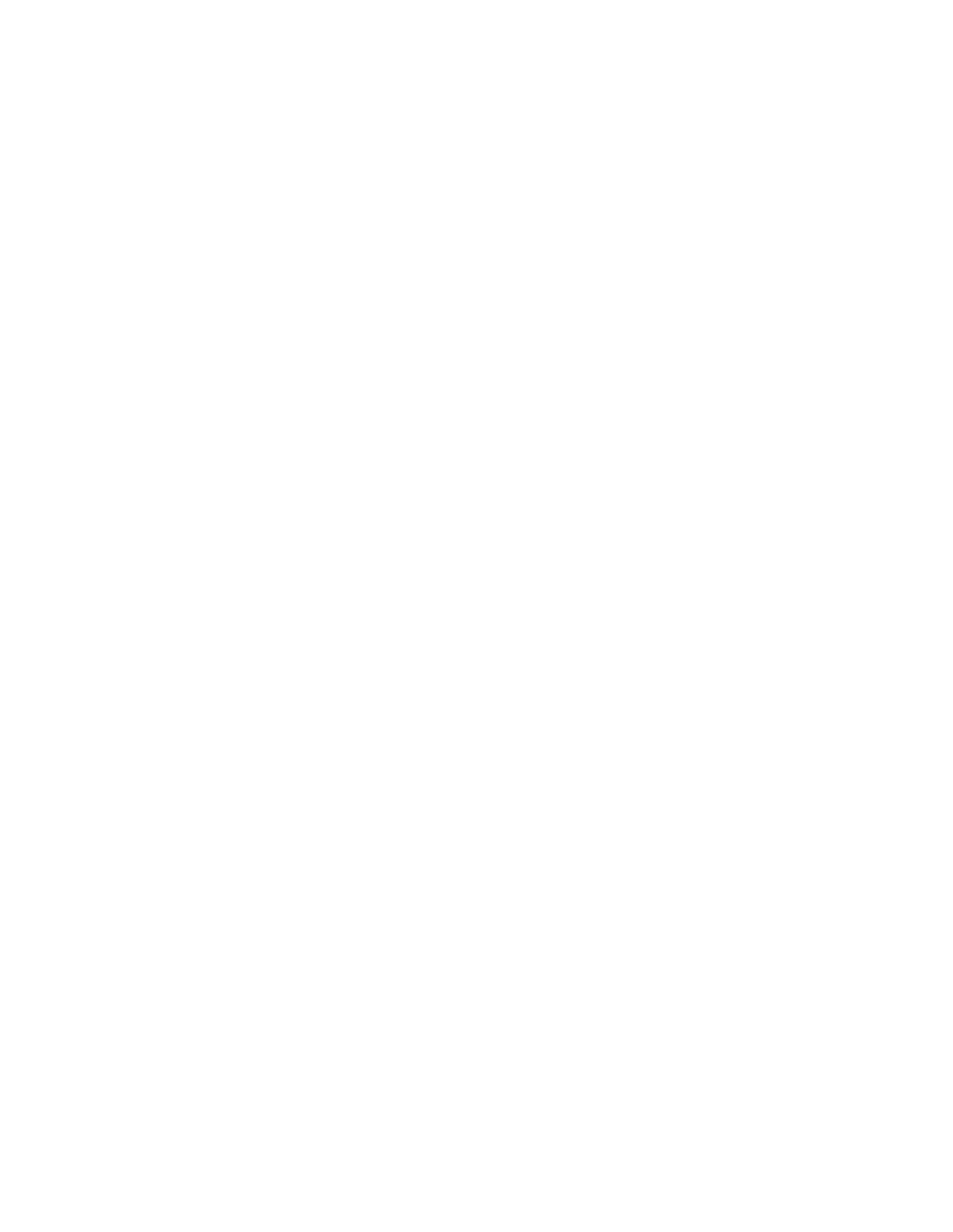# Composed Bisimulation for Tree Automata<sup>\*</sup>

Parosh A. Abdulla<sup>1</sup>, Ahmed Bouajjani<sup>2</sup>, Lukáš Holík<sup>3</sup>, Lisa Kaati<sup>1</sup>, and Tomáš Vojnar<sup>3</sup>

<sup>1</sup> University of Uppsala, Sweden, email: {parosh, lisa.kaati}@it.uu.se

<sup>2</sup> LIAFA, University Paris 7, France, email: abou@liafa.jussieu.fr <sup>3</sup> FIT, Brno University of Technology, Czech Rep., email: {holik,vojnar}@fit.vutbr.cz

Abstract. We address the problem of reducing the size of (nondeterministic, bottom-up) tree automata (TA) using suitable, languagepreserving equivalences on the states of the automata. In particular, we propose the so-called composed bisimulation equivalence as a new language preserving equivalence. A composed bisimulation equivalence is defined in terms of two different relations, namely the upward and downward bisimulation equivalence. We provide simple and efficient algorithms for computing these relations. The notion of composed bisimulation equivalence is motivated by an attempt to obtain an equivalence that can provide better reductions than what currently known bisimulationbased approaches can offer, but which is not significantly more difficult to compute (and hence stays below the computational requirements of simulation-based reductions). The experimental results we present in the paper show that our composed bisimulation equivalence meets such requirements, and hence provides users of TA with a finer way to resolve the trade-off between the available degree of reduction and its cost.

#### 1 Introduction

Tree automata (TA) are widely used in many areas of computer science such as XML manipulation, natural language processing, or formal verification. For instance, in formal verification, TA are—among other uses—at the heart of the so-called regular tree model checking (RTMC) framework developed for a fully automated verification of infinite-state or parameterised systems such as parameterised networks of processes with a treelike topology or programs with dynamic linked data-structures [9, 5, 7, 8]. In RTMC, TA are, in particular, used to finitely represent and manipulate infinite sets of reachable configurations.

This work was supported by the French projects ANR-06-SETI-001 AVERISS and RNTL AVERILES, the Czech Grant Agency (projects 102/07/0322, 102/05/H050), the Barrande project 17356TD, and the Czech Ministry of Education by the project MSM 0021630528 Security-Oriented Research in Information Technology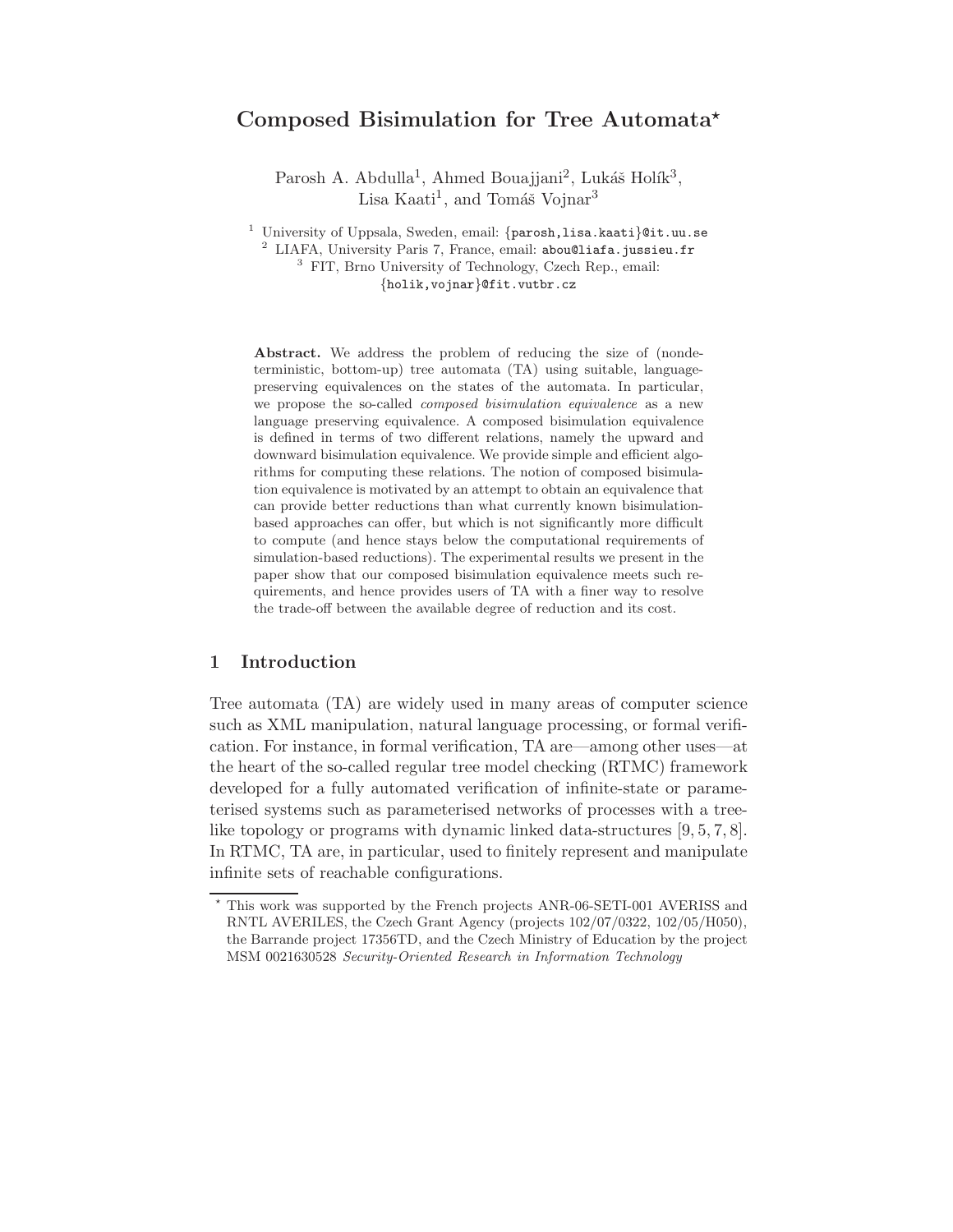In many applications of TA, such as in the above mentioned RTMC framework, it is highly desirable to deal with automata which are as small as possible, in order to save memory as well as time. In theory, one can always determinise and minimise any given (bottom-up) tree automaton. However, the determinisation step may lead to an exponential blow-up in the size of the TA. Therefore, even if the minimal deterministic TA is small, it might not be feasible to compute it in practice because of the expensive determinisation step. Moreover, the minimal deterministic TA may still be bigger than the original non-deterministic TA.

To avoid determinisation, a TA can be reduced by identifying and collapsing states that are equal wrt a suitable equivalence relation that preserves the language of the automaton. One such equivalence is *downward* bisimulation (also called backward bisimulation) equivalence considered in [11]. For a given TA A, the downward bisimulation equivalence can be computed efficiently in time  $\mathcal{O}(\hat{r}^2 m \log n)$  where  $\hat{r}$  is the maximal rank of the input symbols,  $m$  the size of the transition table, and  $n$  the number of states of A. Unfortunately, the reduction obtained by using downward bisimulation equivalence might be limited.

To get a better reduction, some simulation-based equivalence (as, e.g., downward simulation equivalence or composed simulation equivalence [1]) can be used. Simulation-based relations are commonly weaker than those based on bisimulations and hence they can offer a better reduction. On the other hand, they are considerably harder to compute—in particular, the time complexity of computing bisimulations on TA is in  $\mathcal{O}(mn)$ . Hence, despite the recent advances in efficient heuristics for computing simulation relations on TA [1], the choice between bisimulations and simulations is a trade-off between the time consumption of the reduction and the achieved degree of reduction.

In this paper, we propose a new notion of *composed bisimulation equiv*alence, which is a composition of downward bisimulation equivalence and its dual upward bisimulation equivalence (also proposed in the paper).<sup>4</sup> The proposal is motivated by an attempt to obtain a relation which is still easy to compute and, on the other hand, can give a better reduction than downward bisimulation equivalence, and hence give users of TA a finer choice in the above mentioned trade-off.

We then also discuss how upward bisimulation equivalence (which is a basis for computing composed bisimulation equivalence) can be com-

<sup>4</sup> Note that a composed bisimulation equivalence is not itself a bisimulation, but rather a relation built from bisimulations.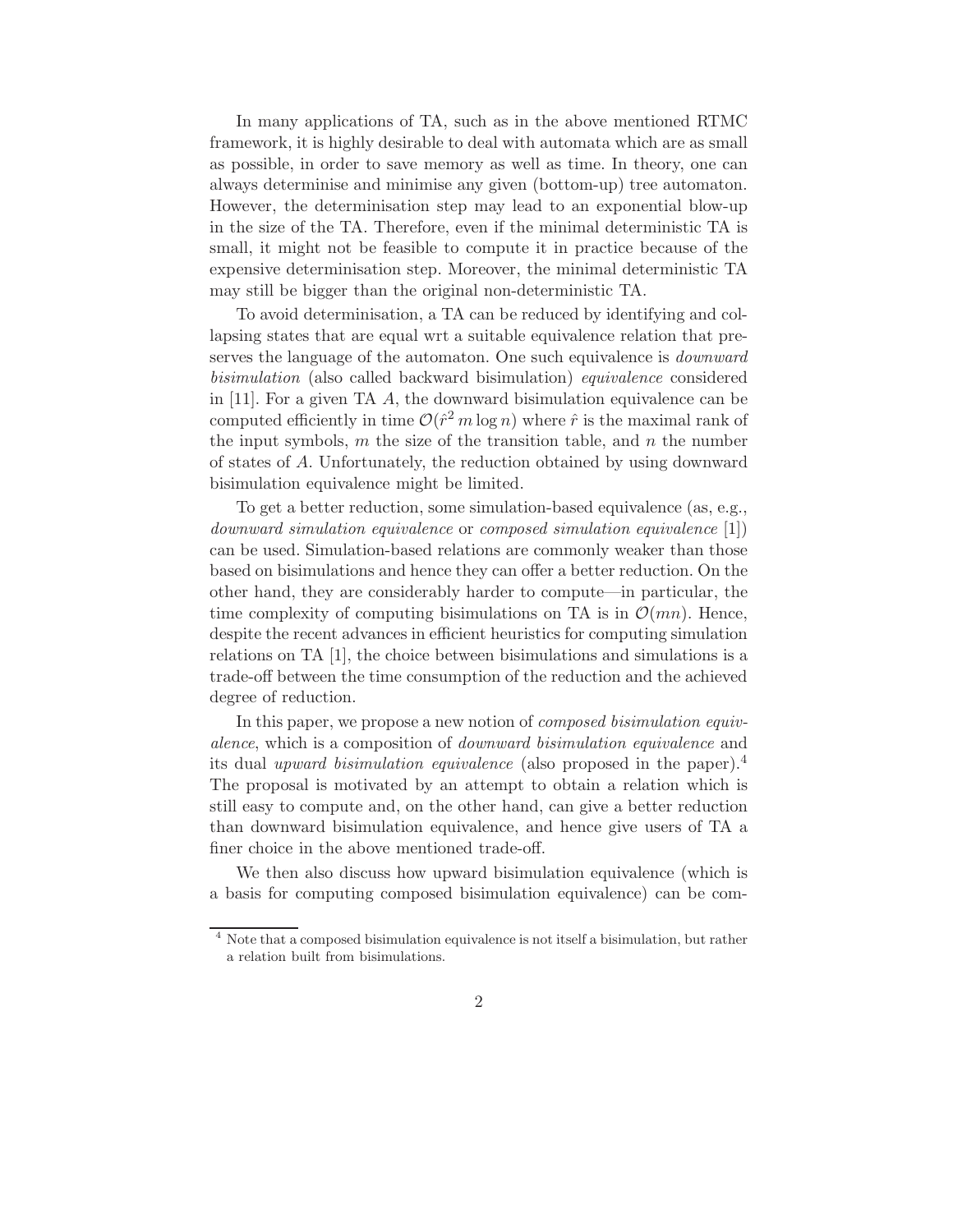puted in an efficient way.<sup>5</sup> Inspired by the approach of  $[1]$ , we show how the computation of upward bisimulation equivalence can be reduced to computing (word) bisimulation equivalence on suitable transition systems derived from the automata at hand. This transformation allows us to reuse the results proposed for an efficient computation of (word) bisimulation equivalence on transition systems (or, equivalently, Kripke structures or finite word automata).

We have implemented a prototype tool in which we have performed practical experiments with using the proposed composed bisimulation framework for reducing TA. Our experimental results show that composed bisimulation equivalence indeed reduces the size of TA much more than downward bisimulation equivalence and more than downward simulation equivalence, but, as expected, less than composed simulation equivalence. Computationally, composed bisimulation equivalence is, of course, more difficult to compute than downward bisimulation equivalence, but it is still much easier to compute than all simulation-based relations.

Related work. Several algorithms for reducing the size of non-deterministic tree automata while preserving their language have been proposed in the literature. The first attempt was done in [3] where an algorithm inspired by the partition refinement algorithm by Paige and Tarjan [13] was presented.

In [11], two different types of bisimulations—namely, backward and forward bisimulations—are presented. The concept of backward bisimulations corresponds to downward bisimulations used here. Forward bisimulations are even cheaper to compute than backward bisimulations and turn out to be especially well-suited for reducing deterministic TA. Moreover, [11] also shows that by using backward bisimulations followed by forward bisimulations (or vice versa), one can get a better reduction than using any of the methods alone. The reduction power of the sequential applications of these relations is in general incomparable with the use of our composed bisimulation equivalence. Moreover, all of these approaches differ in various practical aspects of their use as we discuss at the end of the paper.

Efficient algorithms for computing simulation equivalences over TA have been discussed in [1]. Our method for computing upward bisimulation equivalences (and possibly also downward bisimulation equivalences)

<sup>5</sup> Downward bisimulation equivalence can be computed by an algorithm proposed in [11], or a similar approach as in the case of upward bisimulation equivalence can be used too.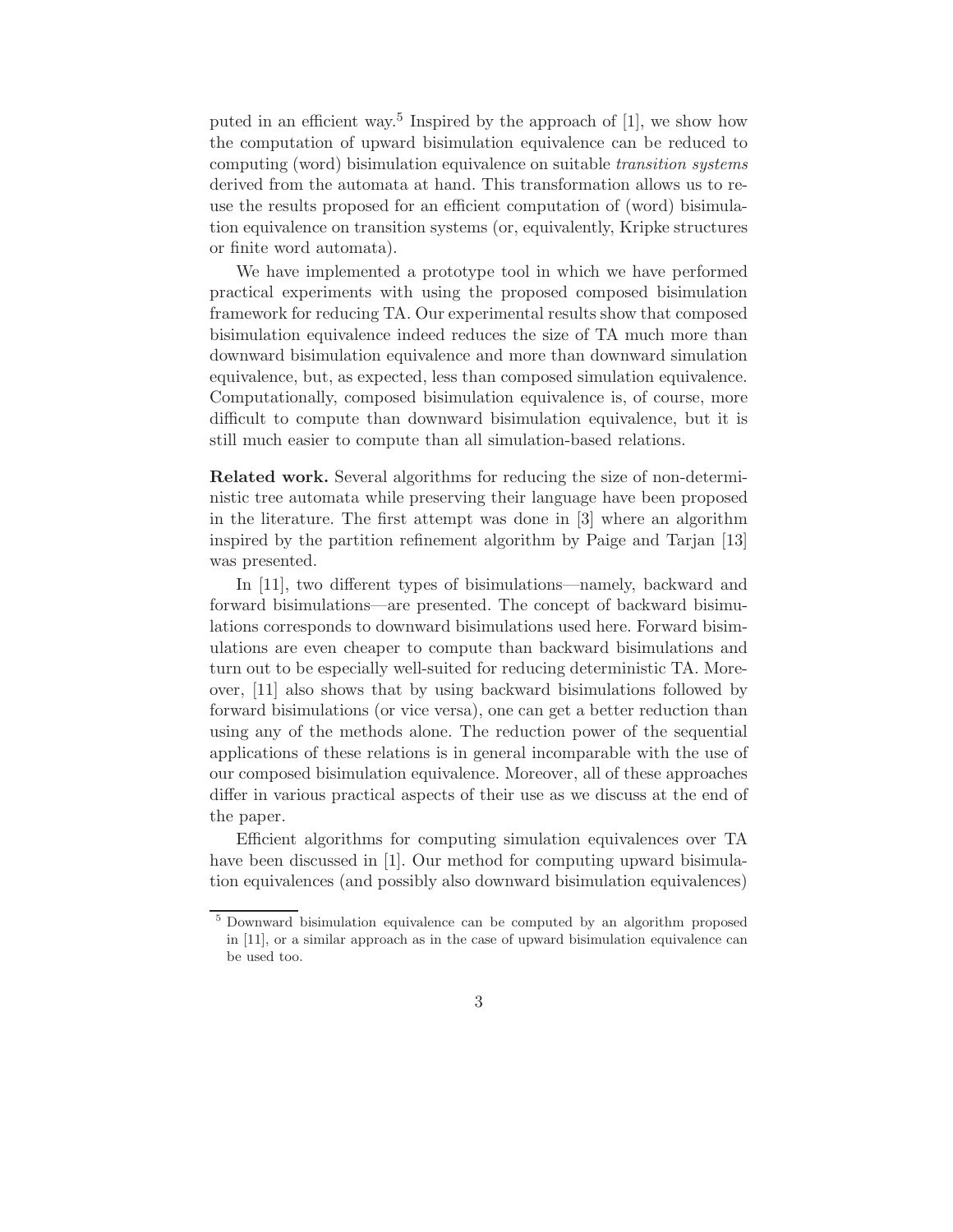is inspired by the approach of [1], which we here extend to cope with bisimulation relations.

Plan of the paper. In the next section, we give some preliminaries on tree automata and transition systems. In Section 3, we present the upward and downward bisimulation equivalences. In Section 4, we discuss how these relations can be computed. Next, in Section 5, composed bisimulation equivalence is proposed. In Section 6, we present our experimental results and a further comparison of the various existing as well as newly proposed relations suitable for reducing TA. Finally, in Section 7, we give some concluding remarks and directions for future work.

#### 2 Preliminaries

In this section, we introduce some preliminaries on trees, tree automata, and transition systems (TS).

For an equivalence relation  $\equiv$  defined on a set Q, we call each equivalence class of  $\equiv$  a *block*, and use  $Q/\equiv$  to denote the set of blocks in ≡.

**Trees.** A ranked alphabet  $\Sigma$  is a set of symbols together with a function Rank :  $\Sigma \to \mathbb{N}$ . For  $f \in \Sigma$ , the value  $Rank(f)$  is called the rank of f. For any  $n \geq 0$ , we denote by  $\Sigma_n$  the set of all symbols of rank n from  $\Sigma$ . Let  $\epsilon$  denote the empty sequence. A tree t over an alphabet  $\Sigma$  is a partial mapping  $t : \mathbb{N}^* \to \Sigma$  that satisfies the following conditions:

- $dom(t)$  is a finite, prefix-closed subset of  $\mathbb{N}^*$ , and
- for each  $p \in dom(t)$ , if  $Rank(t(p)) = n \ge 0$ , then  $\{i \mid pi \in dom(t)\}$  $\{1,\ldots,n\}.$

Each sequence  $p \in dom(t)$  is called a *node* of t. For a node p, we define the *i*<sup>th</sup> child of p to be the node pi, and we define the *i*<sup>th</sup> subtree of p to be the tree t' such that  $t'(p') = t(pip')$  for all  $p' \in \mathbb{N}^*$ . A leaf of t is a node p which does not have any children, i.e., there is no  $i \in \mathbb{N}$  with  $pi \in dom(t)$ . We denote by  $T(\Sigma)$  the set of all trees over the alphabet  $\Sigma$ .

Tree Automata. A (finite, non-deterministic, bottom-up) tree automaton (TA) is a 4-tuple  $A = (Q, \Sigma, \Delta, F)$  where Q is a finite set of states,  $F \subseteq Q$  is a set of final states,  $\Sigma$  is a ranked alphabet, and  $\Delta$  is a set of transition rules. Each transition rule is a triple of the form  $((q_1, \ldots, q_n), f, q)$ where  $q_1, \ldots, q_n, q \in Q, f \in \Sigma$ , and  $Rank(f) = n$ . We use  $(q_1, \ldots, q_n) \stackrel{f}{\longrightarrow}$ q to denote that  $((q_1, \ldots, q_n), f, q) \in \Delta$ . In the special case of  $n = 0$ , we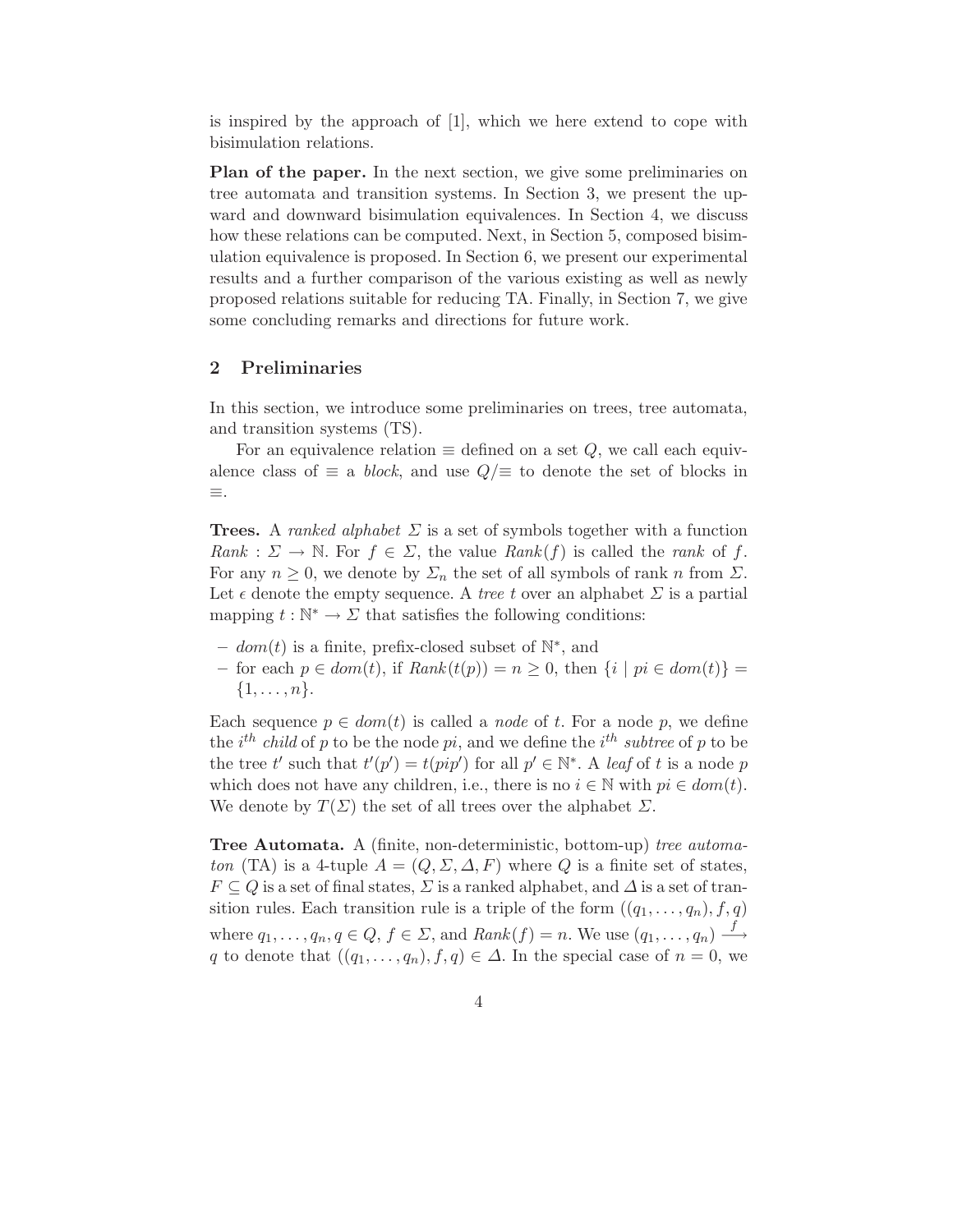speak about the so-called *leaf rules*, which we may abbreviate as  $\xrightarrow{f} q$ . We use  $Lhs(A)$  to denote the set of *left-hand sides* of rules, i.e., the set of tuples of the form  $((q_1, \ldots, q_n), f)$  where  $(q_1, \ldots, q_n) \stackrel{f}{\longrightarrow} q$  for some q. Finally, we denote by  $Rank(A)$  the smallest  $n \in \mathbb{N}$  such that  $n \geq m$  for each  $m \in \mathbb{N}$  where  $(q_1, \ldots, q_m) \in \text{Lhs}(A)$  for some  $q_i \in Q, 1 \leq i \leq m$ .

A run of A over a tree  $t \in T(\Sigma)$  is a mapping  $\pi : dom(t) \to Q$ such that for each node  $p \in dom(t)$  where  $q = \pi(p)$ , we have that if  $q_i = \pi(p_i)$  for  $1 \leq i \leq n$ , then  $\Delta$  has a rule  $(q_1, \ldots, q_n) \stackrel{t(p)}{\longrightarrow} q$ . We write  $t \stackrel{\pi}{\Longrightarrow} q$  to denote that  $\pi$  is a run of A over t such that  $\pi(\epsilon) = q$ . We use  $t \Longrightarrow q$  to denote that  $t \Longrightarrow q$  for some run  $\pi$ . The *language* of a state q is defined by  $L(q) = \{t | t \Longrightarrow q\}$ , while the *language* of A is defined by  $L(A) = \bigcup_{q \in F} L(q).$ 

An environment is a tuple of the form  $((q_1, \ldots, q_{i-1}, \Box, q_{i+1}, \ldots, q_n), f, q)$ obtained by removing a state  $q_i$ ,  $1 \leq i \leq n$ , from the  $i^{th}$  position of the left hand side of a rule  $((q_1, \ldots, q_{i-1}, q_i, q_{i+1}, \ldots, q_n), f, q)$ , and by replacing it by a special symbol  $\Box \notin Q$  (called a *hole* below). Like for transition rules, we write  $(q_1, \ldots, \Box, \ldots, q_n) \stackrel{f}{\longrightarrow} q$  provided that  $((q_1, \ldots, q_{i-1}, q_i, q_{i+1}, \ldots, q_n), f, q) \in \Delta$  for some  $q_i \in Q$ . Sometimes, we also write the environment as  $(q_1, \ldots, \Box_i, \ldots, q_n) \stackrel{f}{\longrightarrow} q$  to emphasise that the hole is at position  $i$ . We denote the set of all environments of  $A$  by  $Env(A)$ .

**Transition Systems.** A (finite) transition system (TS) is a pair  $T = (Q, \Delta)$  where  $\Delta$  is a finite set of states and  $\rightarrow \subseteq Q \times Q$  is a transition relation. Given a TS  $T = (Q, \Delta)$  and two states  $q, r \in Q$ , we denote by  $q \longrightarrow r$  the fact that  $(q, r) \in \Delta$ .

A (finite) labeled transition system (LTS) is a quadruple

 $T = (Q, \Delta, \Sigma, \mathcal{L})$  where  $(Q, \Delta)$  is a transition system,  $\Sigma$  is a finite set of labels and  $\mathcal{L} : \Delta \to 2^{\Sigma}$  is a labeling function that assigns a set of labels to each transition of  $\Delta$ . Given an LTS  $T = (Q, \Delta, \Sigma, \mathcal{L})$  and two states  $q, r \in Q$ , we denote by  $q \stackrel{a}{\longrightarrow} r$  the fact that  $(q, r) \in \Delta$  and  $a \in \mathcal{L}((q, r))$ .

## 3 Downward and Upward Bisimulation

In this section, we present two different relations on states of tree automata—namely, downward bisimulations and upward bisimulations—that we will subsequently use as a basis for defining composed bisimulations, which we will then exploit for reducing tree automata.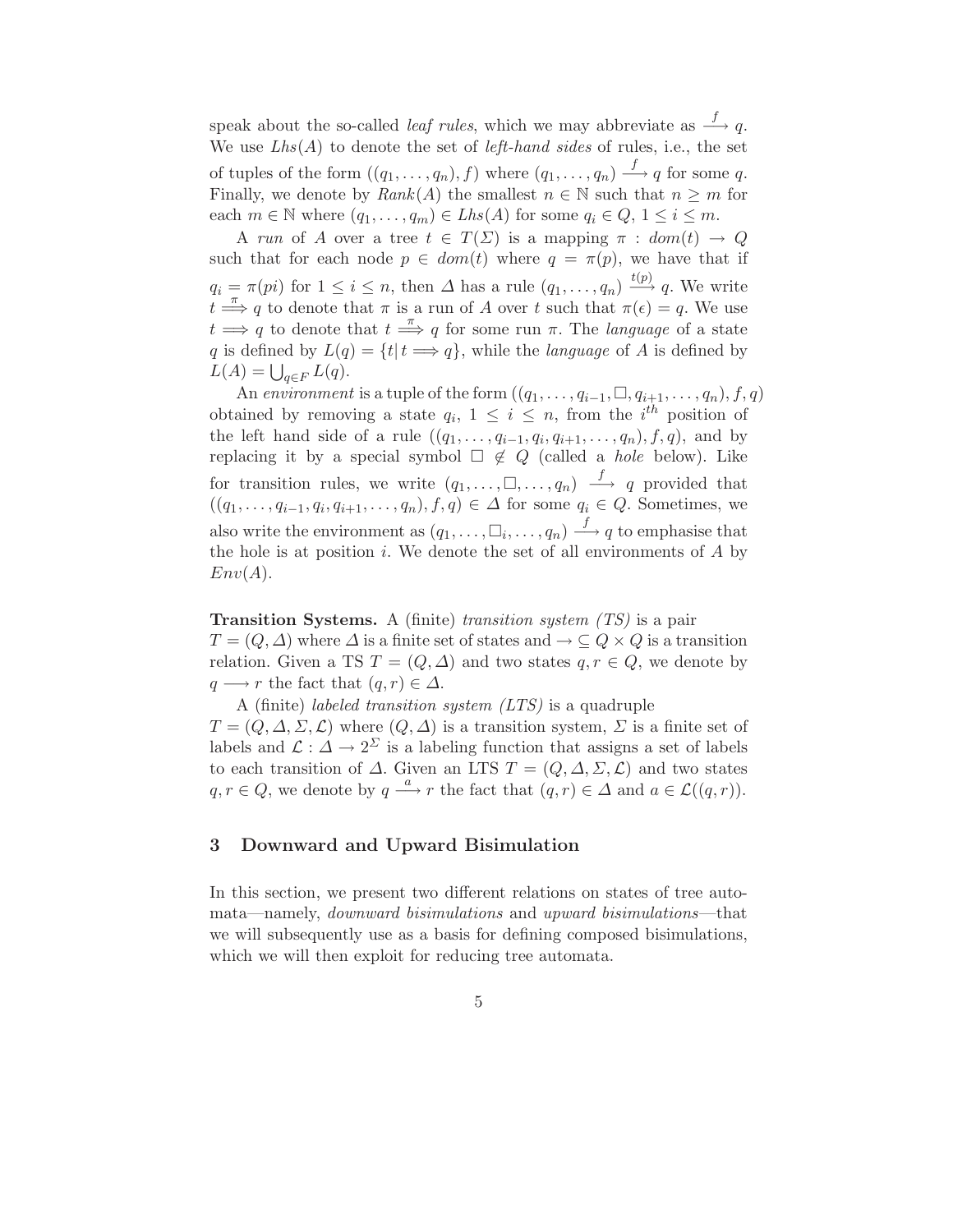**Downward Bisimulation.** For a tree automaton  $A = (Q, \Sigma, \Delta, F)$ , a *downward bisimulation* D is a binary relation on Q such that if  $(q, r) \in D$ , then

- (i) whenever there are  $q_1, \ldots, q_n \in Q, f \in \Sigma$  such that  $(q_1, \ldots, q_n) \stackrel{f}{\longrightarrow} q$ , then there are  $r_1, \ldots, r_n \in Q$  such that  $(r_1, \ldots, r_n) \stackrel{f}{\longrightarrow} r$  and  $(q_i, r_i) \in$ D for each  $i: 1 \leq i \leq n$ ; and, symmetrically,
- (ii) whenever there are  $r_1, \ldots, r_n \in Q, f \in \Sigma$  such that  $(r_1, \ldots, r_n) \stackrel{f}{\longrightarrow} r$ , then there are  $q_1, \ldots, q_n \in Q$  such that  $(q_1, \ldots, q_n) \stackrel{f}{\longrightarrow} q$  and  $(q_i, r_i) \in$ D for each  $i: 1 \leq i \leq n$ .

**Lemma 1.** For each tree automaton there exists a unique maximal downward bisimulation which is an equivalence.

The proof of Lemma 1 is straightforward and similar to the (slightly more complicated) proof of Lemma 2 presented below—and so we leave it to the reader. The maximal downward bisimulation, denoted as the *downward bisimulation equivalence* or  $\simeq$  below, corresponds to the maximal backward bisimulation from [11].

**Upward Bisimulation.** Given a tree automaton  $A = (Q, \Sigma, \Delta, F)$  and a downward bisimulation  $D$ , an upward bisimulation  $U$  wrt  $D$  is a binary relation on Q such that if  $(q, r) \in U$ , then

(i) whenever there are  $q_1, \ldots, q_n, q' \in Q, f \in \Sigma$  such that  $q_i = q$  and  $(q_1,\ldots,q_n)\stackrel{f}{\longrightarrow} q'$ , then there are  $r_1,\ldots,r_n,r'\in Q$  s.t.  $(r_1,\ldots,r_n)\stackrel{f}{\longrightarrow}$  $r', r_i = r, (q', r') \in R$ , and  $q_j \simeq r_j$  for each  $j : 1 \leq j \neq i \leq n$ ; and symmetrically,

(ii) whenever there are  $r_1, \ldots, r_n, r' \in Q, f \in \Sigma$  such that  $r_i = r$  and  $(r_1, \ldots, r_n) \stackrel{f}{\longrightarrow} r'$ , then there are  $q_1, \ldots, q_n, q' \in Q$  s.t.  $(q_1, \ldots, q_n) \stackrel{f}{\longrightarrow}$  $q'$ ,  $q_i = q$ ,  $(q', r') \in R$  and  $q_j \simeq r_j$  for each  $j : 1 \leq j \neq i \leq n$ ; and, finally,

(iii)  $q \in F$  iff  $r \in F$ .

Lemma 2. For each tree automaton A and a downward bisimulation D which is an equivalence there exists a unique maximal upward bisimulation wrt D which is also an equivalence.

*Proof.* Let  $A = (Q, \Sigma, \Delta, F)$ . We will prove that the set of all upward bisimulations wrt D is closed under reflexive and transitive closure and under union, from which the lemma directly follows.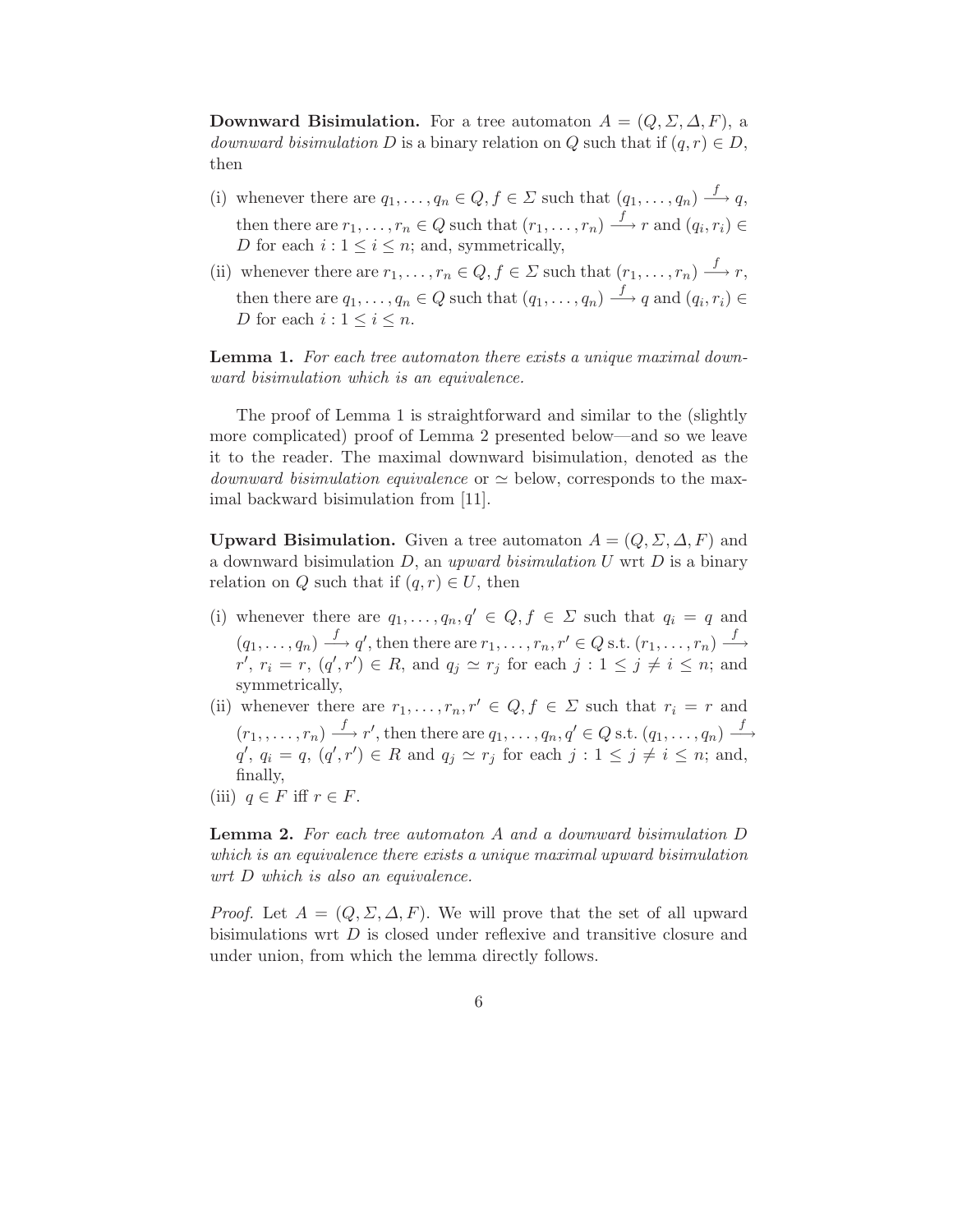(Closure under Union) Given two upward bisimulations  $U_1$  and  $U_2$  wrt D, we want to prove that  $U = U_1 \cup U_2$  is also an upward bisimulation wrt D. Let  $qUr$  for some  $q, r \in Q$ , then either  $qU_1r$  or  $qU_2r$ . Assume without loss of generality that  $qU_1r$ . Then, from the definition of upward bisimulations,  $q \in F \iff r \in F$ , and there are  $q_1, \ldots, q_2, q' \in Q$  with  $q_i = q$ such that  $(q_1, \ldots, q_n) \stackrel{f}{\longrightarrow} q'$  if and only if there are  $r_1, \ldots, r_2, r' \in Q$  such that  $r_i = r$ ,  $q'U_1r'$ ,  $q_jDr_j$  for all  $j: 1 \leq j \neq i \leq n$ , and  $(r_1, \ldots, r_n) \xrightarrow{f} r'$ . As  $U_1 \subseteq U$  gives  $q'Ur', U$  fulfils the definition of upward bisimulations wrt D.

(Reflexive Closure) It can be seen from the definition that the identity is an upward bisimulation wrt  $D$  for any downward bisimulation  $D$ . Therefore, from the closure under union, the union of the identity and any upward bisimulation wrt  $D$  is an upward bisimulation wrt  $D$ .

(*Transitive Closure*) Let U be an upward bisimulation wrt  $D$  and let  $U_T$  be its transitive closure. We will prove that  $U_T$  is also an upward bisimulation wrt D. Let  $qU_T r$  for some  $q, r \in Q$ . Suppose that there exist  $s_1^1, \ldots, s_n^1, t^1 \in Q$  such that  $q = s_i^1, 1 \leq i \leq n$ , and  $(s_1^1, \ldots, s_n^1) \stackrel{f}{\longrightarrow} t^1$ . From  $s_i^1 U_T r$ , we have that there are states  $s_i^1, \ldots, s_i^m \in Q$  with  $s_i^m = r$ such that  $s_i^1 U s_i^2 U \dots U s_i^m$ . From the definition of upward bisimulation, this implies that there are states  $s_1^2, \ldots, s_n^2, t^2, \ldots, s_1^m, \ldots, s_n^m, t^m \in Q$ such that  $(s_1^2, ..., s_n^2) \xrightarrow{f} t^2, ..., (s_1^m, ..., s_n^m) \xrightarrow{f} t^m, t^1U...Ut^m, s_i^1 \in$  $F \iff \dots \iff s_i^m \in F$ , and  $s_j^1 D \dots D s_j^m$  for all  $j : 1 \le j \ne i \le n$ . From transitivity of  $U_T$ , we have  $t^1 U_T t^m$ ; from transitivity of  $\iff$ , we have  $s_i^1 \in F \iff s_i^m \in F$ ; and from transitivity of D, we have  $s_j^1 D s_j^m$  for all  $j : 1 \leq j \neq i \leq n$ . We have thus proven that  $U_T$  fulfils Conditions (i) and (iii) from the definition of upward bisimulation wrt  $D$ , Condition (ii) can be proven in a symmetrical way to Condition (i), hence  $U_T$  is an upward bisimulation wrt D. □

In the sequel, we will use  $\stackrel{\bullet}{\simeq}$  to denote the (unique) maximal upward bisimulation wrt  $\simeq$ , which we call the *upward bisimulation equivalence*.

# 4 Computing Downward and Upward Bisimulation Equivalences

In this section, we describe how the bisimulation equivalences described in the previous section can be computed.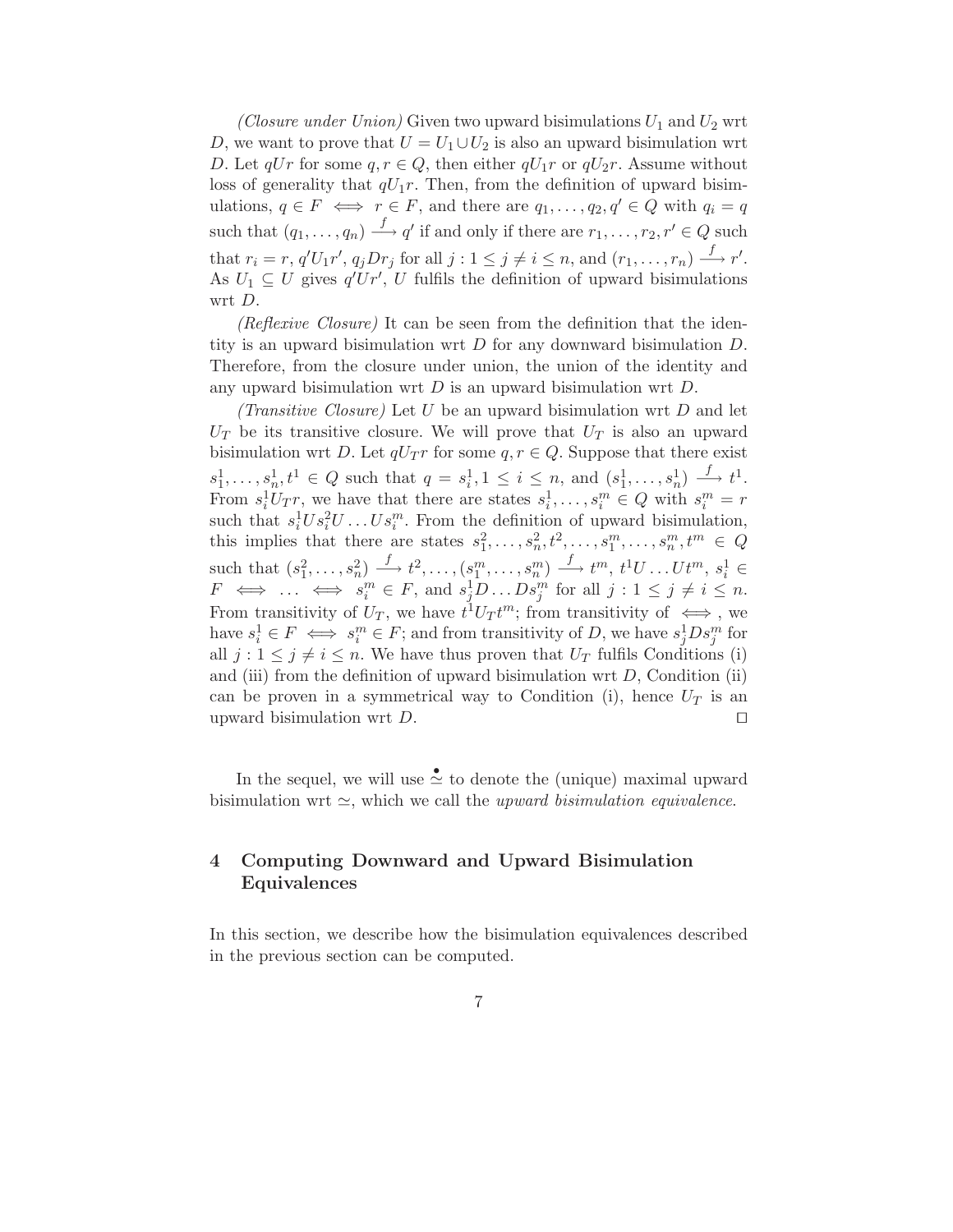#### 4.1 Computing Downward Bisimulation Equivalences

For computing the downward bisimulation equivalence, one can use the specialised algorithm proposed for computing the equal maximal backward bisimulation in [11]. This algorithm runs in time  $\mathcal{O}(\hat{r}^2 m \log n)$  where m is the number of transitions, n is the number of states, and  $\hat{r}$  is the maximal rank of the alphabet.

An alternative approach to computing the downward bisimulation equivalence is to use an analogy of the method presented in [1], where an approach for computing maximal downward simulations on tree automata via their translation to certain specialised labeled transition systems (LTSs) is proposed. Downward simulations are then computed on the generated LTSs using standard simulation algorithms such as [10, 14]. Since downward bisimulation equivalence is a bisimulation counterpart of downward simulation equivalence, the LTSs generated for computing the latter can also be exploited for computing the former using standard algorithms for computing (word) bisimulations such as [13]. This method gives us an algorithm which is easy to implement and runs in time  $\mathcal{O}(\hat{r}^3 m \log n)$ .

We now give the details of the translation from the downward bisimulation problem on a tree automaton  $A = (Q, \Sigma, \Delta, F)$  to the bisimulation problem on a derived LTS.

Consider a LTS  $(Q, \Delta, \Sigma, \mathcal{L})$ . A *bisimulation* is an equivalence relation on Q such that if  $(q, r) \in R$ , then  $q \stackrel{a}{\longrightarrow} q'$  for some  $q'$  if and only if  $r \stackrel{a}{\longrightarrow} r'$ for some r' such that  $(q', r') \in R$ . For an equivalence relation I, we use  $\cong$ I to denote the largest bisimulation which is included in I.

We derive a LTS  $A^{\odot} = (Q^{\odot}, \Delta^{\odot}, \Sigma^{\odot}, \mathcal{L})$  and an so called *initial equiv*alence I on the set  $Q^{\odot}$  as follows:

- The set  $Q^{\odot}$  contains a state  $q^{\odot}$  for each state  $q \in Q$ , and it also contains a state  $(q_1, \ldots, q_n)^\odot$  for each  $(q_1, \ldots, q_n) \in Lhs(A)$ .
- The set  $\Sigma^{\odot}$  contains a symbol  $\epsilon$  and each index  $i \in \{1, 2, ..., n\}$  where *n* is the maximal rank of any symbol in  $\Sigma$ .
- For each transition rule  $(q_1, \ldots, q_n) \stackrel{f}{\longrightarrow} q$  of  $A, A^{\odot}$  contains both the transition  $q^{\odot} \stackrel{\epsilon}{\longrightarrow} ((q_1, \ldots, q_n), f)^{\odot}$  and  $((q_1, \ldots, q_n), f)^{\odot} \stackrel{i}{\longrightarrow} q_i^{\odot}$  $\int_{i}^{\infty}$  for each  $i : 1 \leq i \leq n$ .
- The sets  $Q^{\odot}$ ,  $\Sigma^{\odot}$ ,  $\Delta^{\odot}$  and  $\mathcal L$  do not contain any other elements.

Furthermore, we define the initial equivalence  $I$  to be the smallest relation containing the following elements:

 $(q_1^{\odot})$  $\binom{1}{1}, q_2^{\odot} \in I$  for all states  $q_1, q_2 \in Q$ .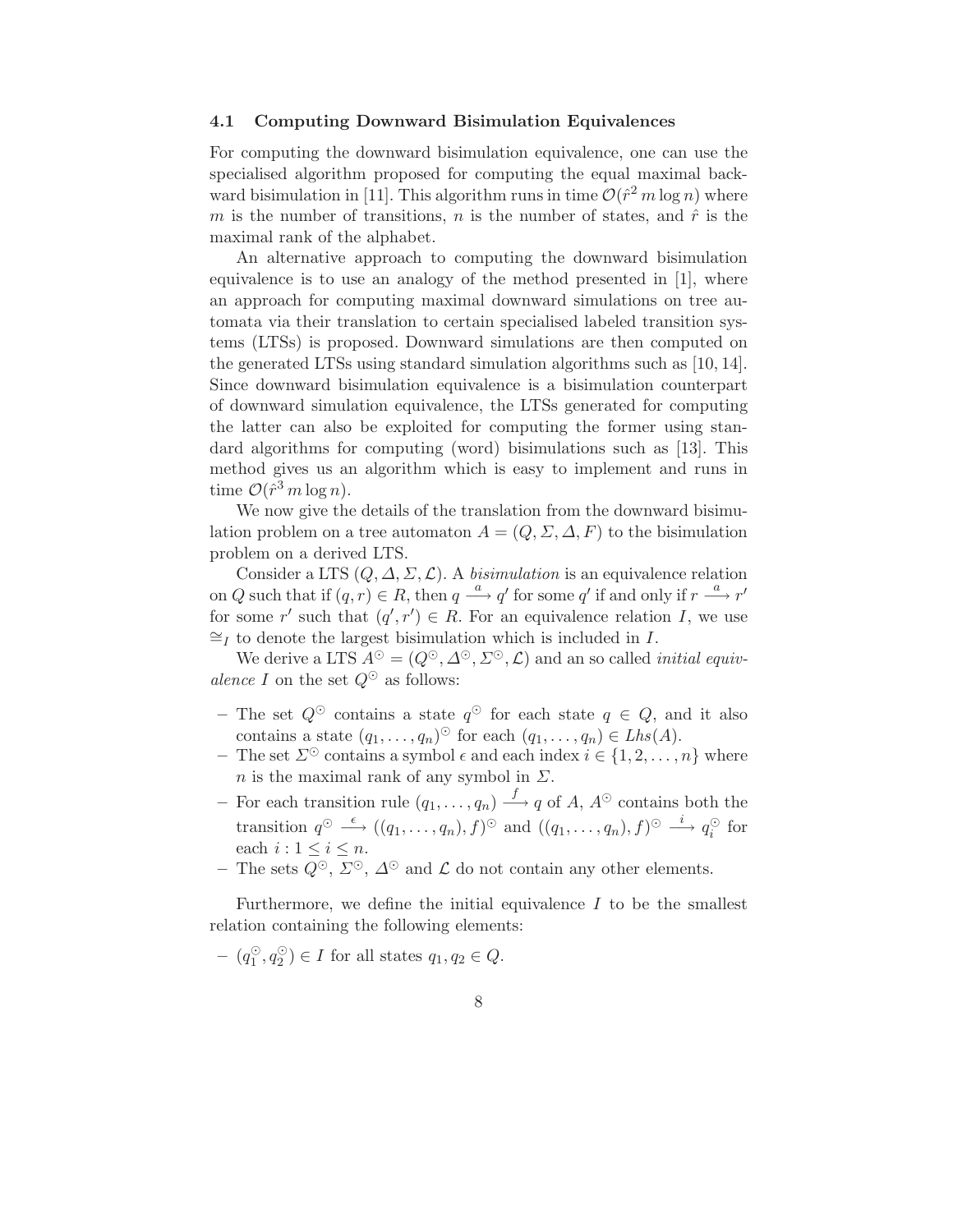– for left-hand sides  $l_1$  and  $l_2$ ,  $(l_1^{\odot})$  $\binom{0}{1}, l_2^{\odot}$   $\in$  *I* if they are of the form  $l_1 =$  $((q_1,\ldots,q_n)), f)$  and  $l_2 = ((r_1,\ldots,r_n)), f$ . In other words, the two left-hand sides has the same arity and share the same symbol.

The following theorem shows correctness of the translation.

**Theorem 1.** For all  $q, r \in Q$ , we have  $q^{\odot} \cong_I r^{\odot}$  iff  $qDr$ .

*Proof.* (if) Suppose that  $q^{\odot} \cong I r^{\odot}$ . This means that there is a bisimulation  $R^{\odot}$  on  $Q^{\odot}$  such that  $(q^{\odot}, r^{\odot}) \in R^{\odot}$ . We define D to be the smallest binary relation on Q such that  $(q', r') \in D$  if  $(q'^{\odot}, r'^{\odot}) \in R^{\odot}$ . Obviously,  $(q, r) \in D$ . We show that D is a downward bisimulation on Q which immediately implies the result.

Suppose that  $(q', r') \in D$  and  $(q_1, \ldots, q_n) \stackrel{f}{\longrightarrow} q'$ . Since  $(q', r') \in D$ we know that  $(q'^{\odot}, r'^{\odot}) \in R^{\odot}$ ; and since  $(q_1, \ldots, q_n) \stackrel{f}{\longrightarrow} q'$  we know by definition of  $A^{\odot}$  that  $q'^{\odot} \stackrel{\epsilon}{\longrightarrow} ((q_1, \ldots, q_n), f)^{\odot}$ . Since  $R^{\odot}$  is a bisimulation and  $R^{\odot} \subseteq I$ , there are  $r_1, \ldots, r_n \in Q, g \in \Sigma$  with  $r'^{\odot} \stackrel{\epsilon}{\longrightarrow}$  $((r_1, \ldots, r_n), g)^\odot$  and  $(((q_1, \ldots, q_n), f)^\odot, ((r_1, \ldots, r_n), f)^\odot) \in R^\odot$ . Since  $r'^{\odot} \stackrel{\epsilon}{\longrightarrow} ((r_1,\ldots,r_n), f)^{\odot}$  we have  $(r_1,\ldots,r_n) \stackrel{f}{\longrightarrow} r'$ . Also, by definition of  $A^{\odot}$  we know that  $((q_1, \ldots, q_n), f)^{\odot} \longrightarrow q_i^{\odot}$  $i_i$ <sup>c</sup> for each  $i: 1 \leq i \leq n$ . We observe that  $r_i$  is the only state such that  $((r_1, \ldots, r_n), f)^\odot \stackrel{i}{\longrightarrow} r_i^\odot$  $i^{\circ}$ , and hence it must be the case that  $(q_i^{\odot})$  $(i<sup>°</sup>, r<sub>i</sub><sup>°</sup>) \in R<sup>°</sup>$ . This means that  $(q<sub>i</sub>, r<sub>i</sub>) \in D$ for each  $i: 1 \leq i \leq n$ .

(only if) Suppose that  $qDr$ . This means that there is a bisimulation D on Q such that  $(q, r) \in D$ . We define  $R^{\odot}$  to be the smallest binary relation on  $Q^{\odot}$  such that  $(q'^{\odot}, r'^{\odot}) \in R^{\odot}$  if  $(q', r') \in D$ , and  $(((q_1,\ldots,q_n)^\odot,f),((r_1,\ldots,r_n)^\odot,f)) \in R^\odot$  if  $(q_i,r_i) \in D$  for each  $i: 1 \leq i \leq n$ . Obviously,  $(q, r) \in R^{\odot}$ . We show that  $R^{\odot}$  is a simulation on  $Q^{\odot}$  which immediately implies the result. In the proof, we consider two sorts of states in  $A^{\odot}$ ; namely those corresponding to states and those corresponding to left hand sides in A.

Suppose that  $(q'^{\odot}, r'^{\odot}) \in R^{\odot}$  and  $q'^{\odot} \stackrel{\epsilon}{\longrightarrow} ((q_1, \ldots, q_n), f)^{\odot}$ . Since  $(q'^{\odot}, r'^{\odot}) \in R^{\odot}$ , we know that  $(q', r') \in D$ , and as  $q'^{\odot} \stackrel{\epsilon}{\longrightarrow} ((q_1, \ldots, q_n), f)^{\odot}$ , we know by definition of  $A^{\odot}$  that  $(q_1, \ldots, q_n) \stackrel{f}{\longrightarrow} q'$ . Since D is a downward simulation, there are  $r_1, \ldots, r_n \in Q$  with  $(r_1, \ldots, r_n) \stackrel{f}{\longrightarrow} r'$  and  $(q_i, r_i) \in D$  for each  $i: 1 \leq i \leq n$ . Since  $(r_1, \ldots, r_n) \stackrel{f}{\longrightarrow} r'$ , we have  $r^{1\odot} \stackrel{\epsilon}{\longrightarrow} ((r_1,\ldots,r_n), f)^\odot$ . By definition of  $R^\odot$ , it follows that  $(((q_1, ..., q_n), f)^{\odot}, ((r_1, ..., r_n), f)^{\odot}) \in R^{\odot}.$ 

Now, suppose that  $(((q_1, \ldots, q_n), f)^\odot, ((r_1, \ldots, r_n), f)^\odot) \in R^\odot$  and that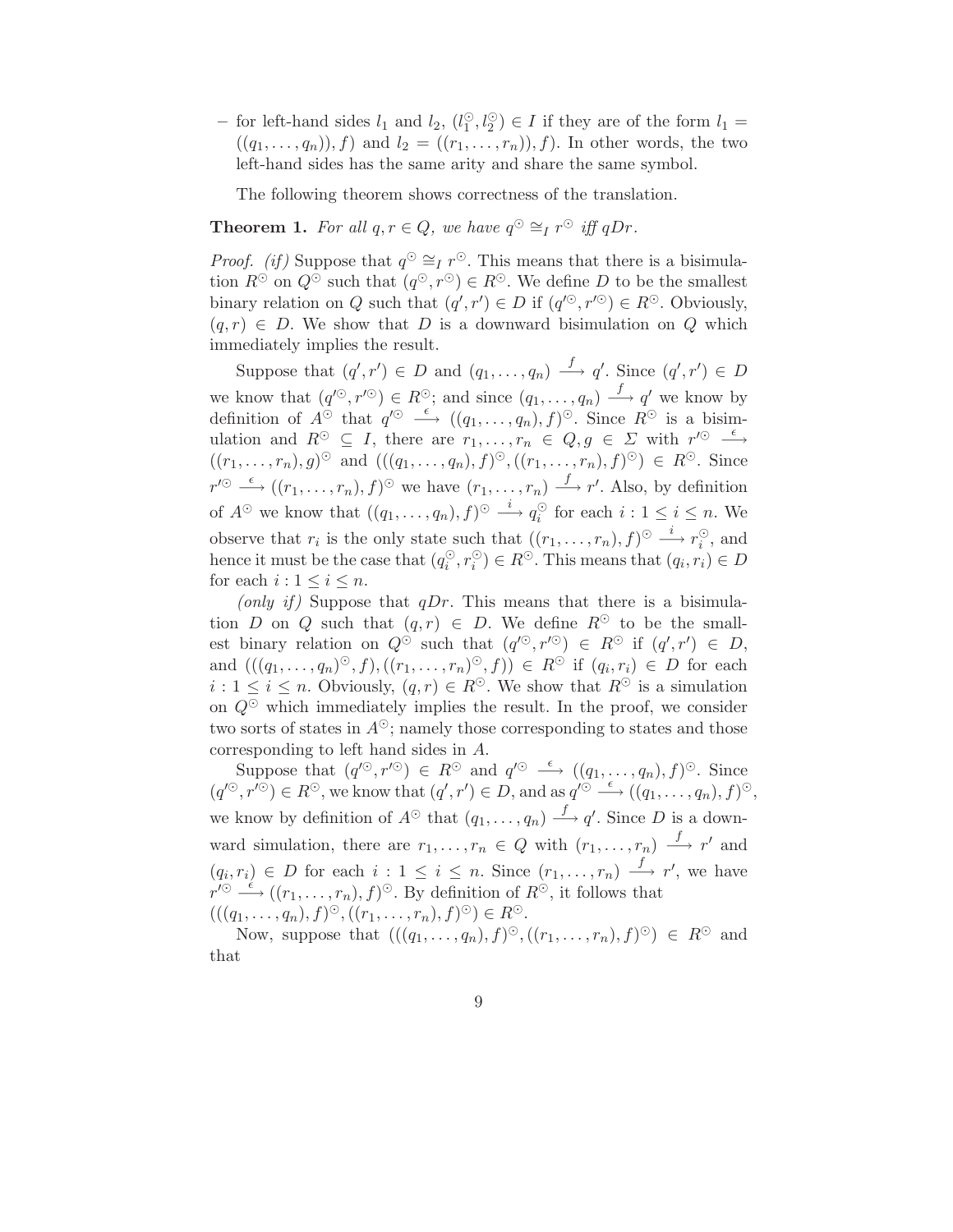$(q_1,\ldots,q_n),f$ <sup>o</sup>  $\stackrel{i}{\longrightarrow} q_i^{\odot}$  $\frac{\odot}{i}$ . We know that  $((r_1, \ldots, r_n), f)$ <sup> $\odot \longrightarrow r_i^{\odot}$ </sup>  $\int\limits_i^\infty$  from definition of  $A^{\odot}$ . Since  $(((q_1, \ldots, q_n)), f)^{\odot}, ((r_1, \ldots, r_n), f)^{\odot}) \in R^{\odot}$ , it follows by definition of  $R^{\odot}$  that  $(q_i, r_i) \in D$  and hence also that  $(q_i^{\odot})$  $(\frac{\odot}{i}, r_i^{\odot}) \in$  $R^{\odot}$ .  $\Box$ 

# 4.2 Complexity of Computing Downward Bisimulation via LTS Translation

We analyse the complexity of computing downward bisimulation using the translation scheme presented above. Let  $m = |\Delta|$ ,  $n = |Q|$ ,  $\hat{r} = Rank(A)$ , and  $p = |\Sigma|$ .

The initial equivalence I can be computed in time  $\mathcal{O}(\hat{r}m + p)$ . Furthermore, we observe that  $|\Sigma^{\odot}| = \mathcal{O}(r)$ ,  $|Q^{\odot}| = \mathcal{O}(n+m) = \mathcal{O}(m)$ , and  $|\Delta^{\odot}| = \mathcal{O}(\hat{r}m)$ . From the Paige-Tarjan algorithm [13] (more precisely, from its generalization allowing multiple labels as in [2]), we know that we can compute  $\cong_I$  in time  $\mathcal{O}(|\Sigma^{\odot}| \Delta^{\odot} |\log |Q^{\odot}|)$ . Therefore, the time complexity of using our method for computing upward bisimulation amounts to  $\mathcal{O}\left(\hat{r}^2m\log m\right) \leq \mathcal{O}\left(\hat{r}^2m\log\left(n^{\hat{r}}p\right)\right) = \mathcal{O}\left(\hat{r}^3m\log(np)\right).$ 

#### 4.3 Computing Upward Bisimulation Equivalences

Similarly to the second above mentioned approach to computing downward bisimulation equivalences, we can translate the problem of computing upward bisimulation equivalences on TA to computing (word) bisimulation equivalences on suitable TSs. This translation is analogical to the translation used for computing the maximal upward simulations in  $[1]$ <sup>6</sup> Note that no specialised algorithm for computing the upward bisimulation equivalence like the one for computing the downward bisimulation equivalence from [11] is available.

Consider a transition system  $(Q, \Delta)$ . A *(word)* bisimulation is a binary relation R on Q such that if  $(q, r) \in R$ , then whenever  $q \stackrel{a}{\longrightarrow} q'$  for some  $q' \in Q, a \in \Sigma$ , then  $r \stackrel{a}{\longrightarrow} r'$  for some  $r' \in Q$  such that  $(q', r') \in R$ , and symmetrically, whenever  $r \stackrel{a}{\longrightarrow} r'$  for some  $r' \in Q, a \in \Sigma$ , then  $q \stackrel{a}{\longrightarrow} q'$ for some  $q' \in Q$  such that  $(r', q') \in R$ . For the so called initial equivalence relation  $I$  over  $Q$ , one can easily show that there is a unique largest bisimulation included in  $I$  which is an equivalence and which we denote by  $\cong_I$  in what follows.

<sup>6</sup> In [1], the translation is done towards LTSs in order to have a uniform approach with the downward simulations. However, the labels are not really needed for computing upward simulations nor bisimulations and so we optimise the algorithm a bit here.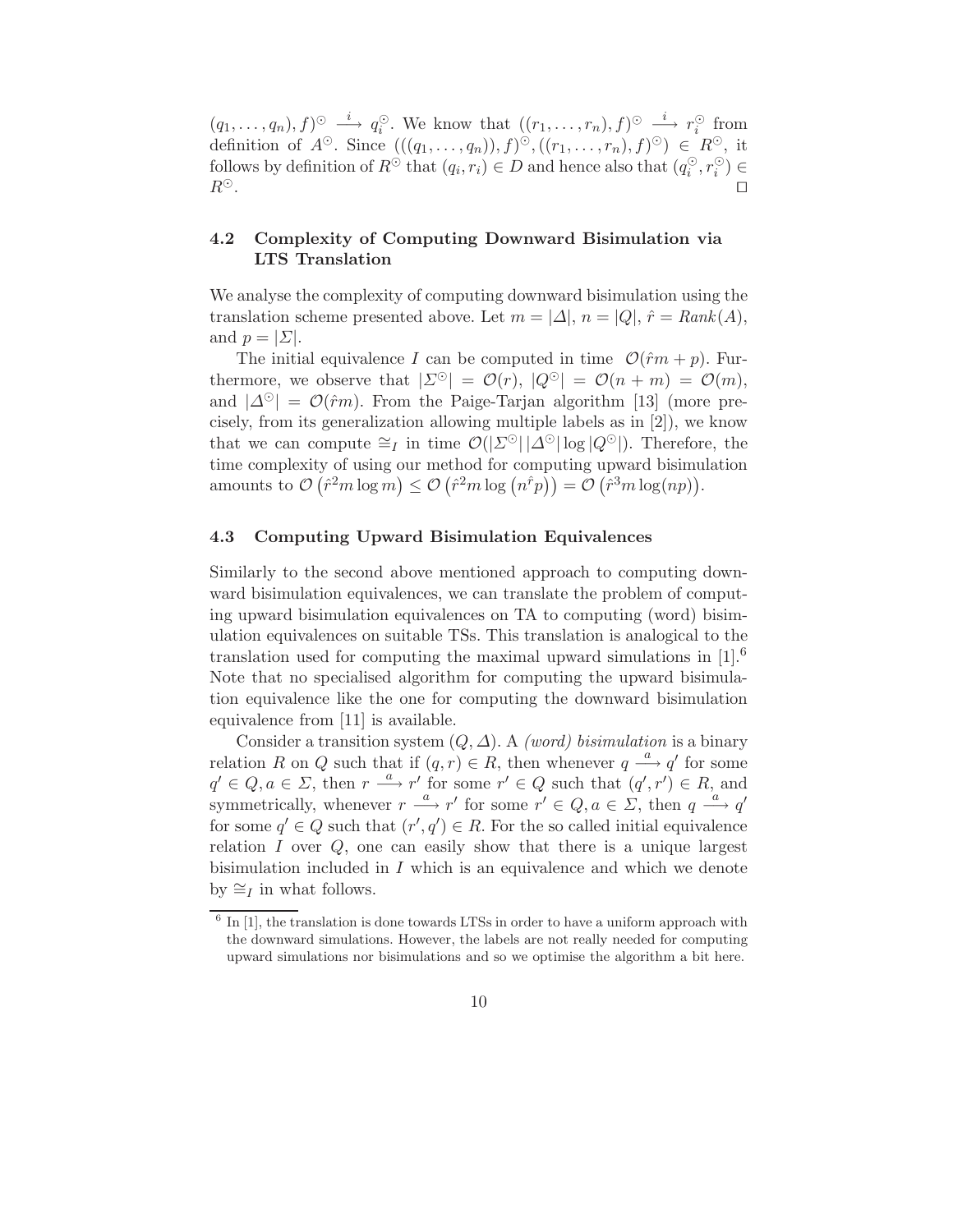We translate the computation of the upward bisimulation equivalence on TA into computing the (word) bisimulation equivalence on TSs. Consider a TA  $A = (Q, \Sigma, \Delta, F)$  and the downward bisimulation equivalence ≃. We derive a TS  $A^{\bullet} = (Q^{\bullet}, \Delta^{\bullet})$  and an initial equivalence I on the set  $Q^{\bullet}$  as follows:

- The set  $Q^{\bullet}$  contains a state  $q^{\bullet}$  for each state  $q \in Q$  and a state  $e^{\bullet}$  for each environment  $e \in Env(A)$ .
- − The set  $\Delta^{\bullet}$  is the smallest set such that if  $(q_1, \ldots, q_n) \stackrel{f}{\longrightarrow} q$ , where  $1 \leq i \leq n$ , then the set  $\Delta^{\bullet}$  contains both  $q_i^{\bullet} \longrightarrow e_i^{\bullet}$  and  $e_i^{\bullet} \longrightarrow q^{\bullet}$ , where  $e_i$  is of the form  $(q_1, \ldots, \Box_i, \ldots, q_n) \stackrel{f}{\longrightarrow} q$ .

Furthermore, we define the initial equivalence  $I$  to be the smallest relation containing the following elements:

- $-(q_1^{\bullet}, q_2^{\bullet})$  for all states  $q_1, q_2 \in Q$  such that  $q_1 \in F \iff q_2 \in F$ .
- $\,\, (e_1^\bullet, e_2^\bullet)$  if the environments  $e_1, e_2$  are of the forms  $(q_1, \ldots, \Box_i, \ldots, q_n)$   $\stackrel{f}{\longrightarrow}$ q and  $(r_1,\ldots,\Box_i,\ldots,r_n) \stackrel{f}{\longrightarrow} r$ , respectively,  $q_j \simeq r_j$  for each  $j : 1 \leq$  $j \neq i \leq n$ , and  $q \in F$  iff  $r \in F$ . In other words, the two environments share the same label, and, moreover, the respective states in the left hand sides are equivalent wrt  $\simeq$  at all positions except position *i*. Furthermore, the states in the right hand sides agree on their membership in  $F$ .

The following theorem shows correctness of the translation, i.e., it allows us to compute  $\stackrel{\bullet}{\simeq}$  by (i) computing  $A^{\bullet}$ ; (ii) computing  $I$ ; and (iii) computing  $\cong_I$  by running a word bisimulation algorithm on  $A^{\bullet}$  and I.

**Theorem 2.** For all  $q, r \in Q$ , we have  $q \stackrel{\bullet}{\simeq} r$  iff  $q^{\bullet} \cong_I r^{\bullet}$ .

*Proof.* (if) Suppose that  $q^{\bullet} \cong I$  r<sup>o</sup>. We show that  $q \stackrel{\bullet}{\simeq} r$ . We define a binary relation R on Q such that  $R = \{(s_1, s_2) \mid s_1^{\bullet} \cong_I s_2^{\bullet}\}\.$  Obviously,  $(q, r) \in R$ , and hence if we show that R is an upward bisimulation wrt  $\approx$ , we have  $q \stackrel{\bullet}{\simeq} r$ .

It remains to show that R is indeed an upward bisimulation wrt  $\simeq$ . Assume  $(s_1, s_2) \in R$  and assume that there is a transition rule of the form  $(q_1,\ldots,q_n) \stackrel{f}{\longrightarrow} q_{n+1}$ , where  $q_i = s_1$ . Since  $(s_1,s_2) \in R$ , we know that  $s_1^{\bullet} \cong_I s_2^{\bullet}$ . By definition, we have  $s_1^{\bullet} \longrightarrow e_1^{\bullet}$  where  $e_1$  is of the form  $(q_1,\ldots,\Box_i,\ldots,q_n)\stackrel{f}{\longrightarrow}q_{n+1}$ . Since  $s_1^{\bullet}\cong_I s_2^{\bullet}$ , we know that there is an  $e_2^{\bullet}$ such that  $s_2^{\bullet} \longrightarrow e_2^{\bullet}$  and  $e_2^{\bullet} \cong_I e_1^{\bullet}$ . Since  $\cong_I \subseteq I$ , we get that  $(e_1^{\bullet}, e_2^{\bullet}) \in I$ , and hence  $e_2$  is of the form  $(r_1, \ldots, \Box_i, \ldots, r_n) \stackrel{f}{\longrightarrow} r_{n+1}$ , where  $q_j \simeq r_j$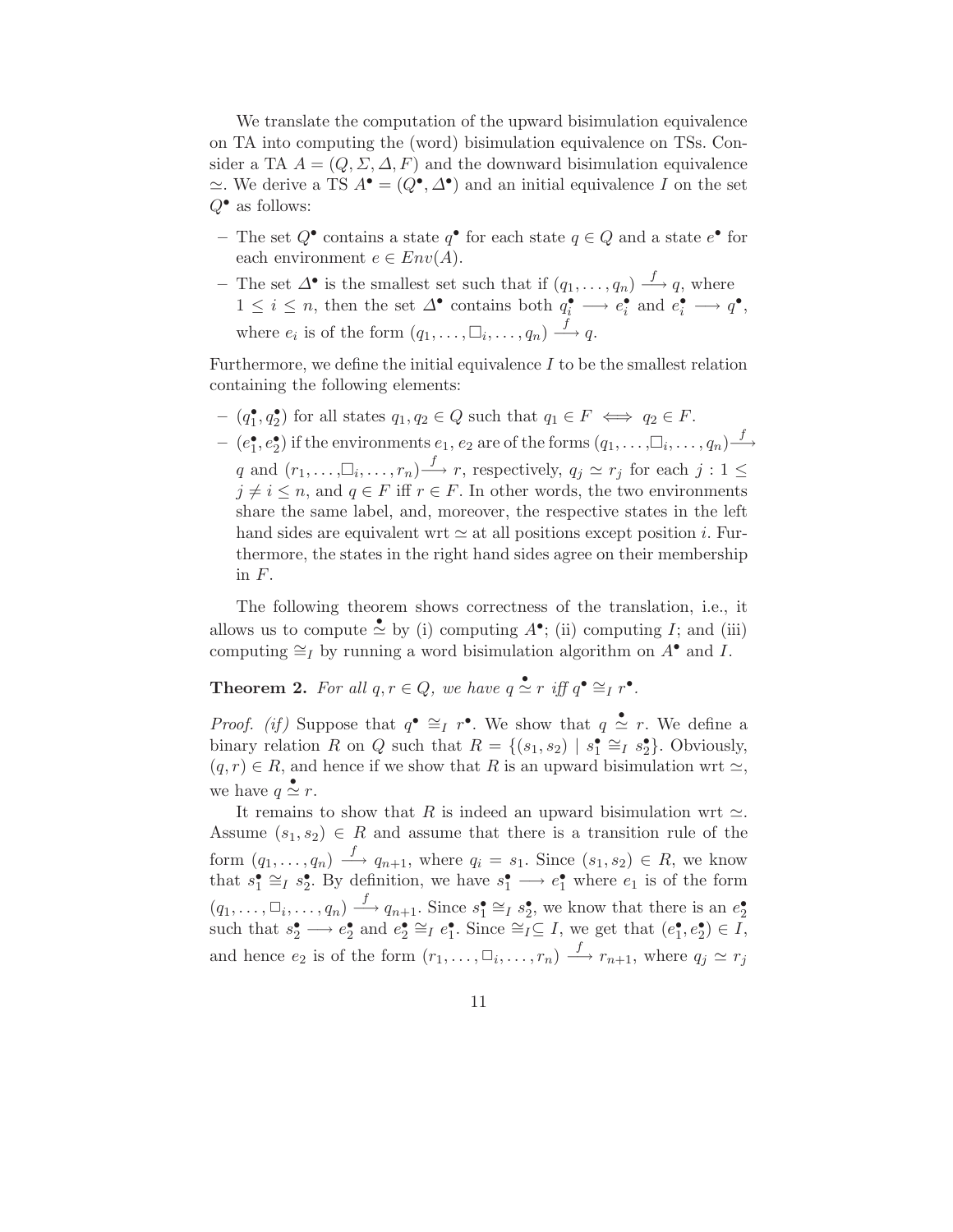for each  $j: 1 \leq j \neq i \leq n$ . By definition, the only transition  $e_1^{\bullet}$  can make is  $e_1^{\bullet} \longrightarrow q_{n+1}^{\bullet}$ ; and the only transition  $e_2^{\bullet}$  can make is  $e_2^{\bullet} \longrightarrow r_{n+1}^{\bullet}$ . From this, it follows that  $q_{n+1}^{\bullet} \cong_I r_{n+1}^{\bullet}$  and therefore  $(q_{n+1}, r_{n+1}) \in R$ . Finally, consider states  $s_1, s_2 \in Q$  such that  $(s_1, s_2) \in R$ . By definition, it follows that  $s_1^{\bullet} \cong_I s_2^{\bullet}$ . Since  $\cong_I \subseteq I$ , it follows that  $(s_1^{\bullet}, s_2^{\bullet}) \in I$  and, according to the definition of I, we get that  $s_1 \in F$  iff  $s_2 \in F$ .

(only if) Suppose that  $q \overset{\bullet}{\simeq} r$ . We show that  $q^{\bullet} \cong_I r^{\bullet}$ . Let R be the smallest binary relation on  $Q^{\bullet}$  containing

- $(s_1^{\bullet}, s_2^{\bullet})$  if  $s_1 \stackrel{\bullet}{\simeq} s_2$ ,
- $(e_1^{\bullet}, e_2^{\bullet})$  where  $e_1$  is of the form  $(q_1, \ldots, \Box_i, \ldots, q_n) \stackrel{f}{\longrightarrow} q_{n+1}, e_2$  is of the form  $(r_1, \ldots, \Box_i, \ldots, r_n) \stackrel{f}{\longrightarrow} r_{n+1}, q_j \simeq r_j$  for each  $j : 1 \leq j \neq i \leq n$ , and  $q_{n+1} \stackrel{\bullet}{\simeq} r_{n+1}$ .

Obviously,  $(q^{\bullet}, r^{\bullet}) \in R$ , and hence if we show that R is a (word) bisimulation included in I, we have  $q^{\bullet} \cong_I r^{\bullet}$ .

We show that R is a bisimulation included in I. Assume that  $(s_1^{\bullet}, s_2^{\bullet}) \in$ R and  $s_1^{\bullet} \longrightarrow e_1^{\bullet}$ , where  $e_1$  is of the form  $(q_1, \ldots, \Box_i, \ldots, q_n) \stackrel{f}{\longrightarrow} q_{n+1}$ . This means that  $(q_1, \ldots, q_n) \stackrel{f}{\longrightarrow} q_{n+1}$  where  $q_i = s_1$ . Since  $(s_1^{\bullet}, s_2^{\bullet}) \in$ R, it follows that  $s_1 \stackrel{\bullet}{\simeq} s_2$  and therefore there are  $r_1, \ldots, r_{n+1}$  where  $(r_1,\ldots,r_n) \stackrel{f}{\longrightarrow} r_{n+1}, r_i = s_2, r_j \simeq q_j \text{ for each } j: 1 \leq j \neq i \leq n, \text{ and }$  $r_{n+1} \stackrel{\bullet}{\simeq} q_{n+1}$ . Define  $e_2$  to be  $(r_1, \ldots, \Box_i, \ldots, r_n) \stackrel{f}{\longrightarrow} r_{n+1}$ . Moreover, by definition, we also know that  $s_2^{\bullet} \longrightarrow e_2^{\bullet}$  and that  $(e_1^{\bullet}, e_2^{\bullet}) \in R$ .

Assume that  $(e_1^{\bullet}, e_2^{\bullet}) \in R$  and that  $e_1^{\bullet} \longrightarrow s_1^{\bullet}$ . Let  $e_1$  be an environment of the form  $(q_1, \ldots, \Box_i, \ldots, q_n) \longrightarrow q_{n+1}$ . Then we know by definition that  $q_{n+1} = s_1$ . Since  $(e_1^{\bullet}, e_2^{\bullet}) \in R$ , we know that  $e_2$  is of the form  $(r_1,\ldots,\Box_i,\ldots,r_n) \stackrel{f}{\longrightarrow} r_{n+1}$  where  $q_{n+1} \stackrel{\bullet}{\simeq} r_{n+1}$  (and therefore  $(q_{n+1}^{\bullet}, r_{n+1}^{\bullet}) \in R$ ). By definition, we have that  $e_2^{\bullet} \longrightarrow r_{n+1}^{\bullet}$ .

Now we show that the  $R \subseteq I$ . If  $(s_1^{\bullet}, s_2^{\bullet}) \in R$ , then, by definition, we know that  $s_1 \stackrel{\bullet}{\simeq} s_2$ . This means that  $s_1 \in F$  iff  $s_2 \in F$  and hence  $(s_1^\bullet,s_2^\bullet)\in I.$ 

Assume that  $(e_1, e_2) \in R$ . Let  $e_1$  be of the form  $(q_1, \ldots, \Box_i, \ldots, q_n) \stackrel{f}{\longrightarrow}$  $q_{n+1}$ . It follows that  $e_2$  is of the form  $(r_1, \ldots, \Box_i, \ldots, r_n) \stackrel{f}{\longrightarrow} r_{n+1}$  where  $q_j \simeq r_j$  for each  $j : 1 \leq j \neq i \leq n$  and  $q_{n+1} \stackrel{\bullet}{\sim} r_{n+1}$ . According to the definition of  $\stackrel{\bullet}{\simeq}$ , it is the case that  $q_{n+1} \in F$  iff  $r_{n+1} \in F$ , and hence we get that  $(e_1^{\bullet}, e_2^{\bullet})$  $) \in I.$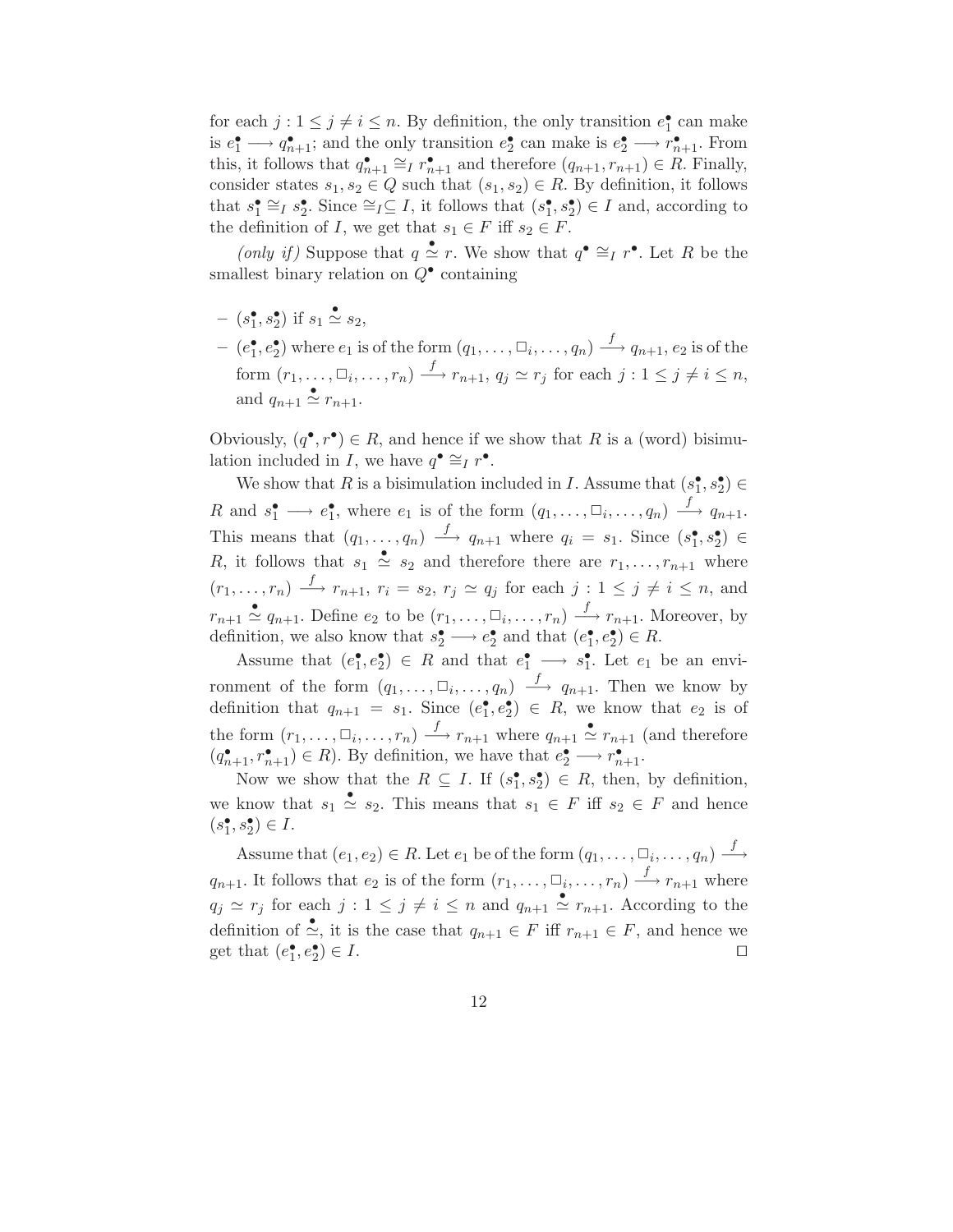### 4.4 Complexity of Computing Upward Bisimulation Equivalences

We analyse the complexity of computing the upward bisimulation equivalence using the translation scheme presented above. Let  $m = |\Delta|, n = |Q|,$  $\hat{r} = Rank(A)$ , and  $p = \sum$ . In order to be able to express complexity of our algorithm in these terms, we approximate  $|Env(A)|$  by  $\hat{r}m$ .

Given the relation  $\simeq$ , we can compute the transition system  $A^{\bullet}$  in time  $\mathcal{O}(\hat{r}m \log(\hat{r}m))$ . Firstly, we create the subset  $\{q^{\bullet} \mid q \in Q\}$  of TS states. To create the subset  $\{e^{\bullet} \mid e \in |Env(A)|\}$ , for each rule, we create all possible environments that can arise from it by replacing a left-hand side state by  $\Box$ . To avoid duplicities, each of the newly created environments has to be checked whether it is created for the first time (this introduces the logarithmic factor into the complexity of the procedure). The transitions of the TS can be created while creating the set of environments (a constant time for each transition, the number of transition equals  $2|Env(A)|$ . Thus, the entire  $A^{\bullet}$  can be constructed in time  $\mathcal{O}(\hat{r}m \log(\hat{r}m))$ .

Moreover, the initial equivalence I can be built in time  $\mathcal{O}(\hat{r}^2m)$ . To compute I on environments, we first group them according to the position of the hole (time  $\mathcal{O}(\hat{r}m)$ ). Each of these  $\hat{r}$  groups will then be iteratively split into equivalence classes of I wrt non-hole left-hand side states (only those environments with left-hand side states downward bisimulation equivalent at the corresponding positions can be in the same class), wrt the symbol of the environment, and wrt membership of the right-hand side in the set of final states. This can be done in time  $\mathcal{O}(\hat{r}^2m)$ .

Furthermore, we observe that  $|Q^{\bullet}| \in \mathcal{O}(n + \hat{r}m) = \mathcal{O}(\hat{r}m)$  and  $|\Delta^{\bullet}| \in$  $\mathcal{O}(\hat{r}m)$ . From the Paige-Tarjan algorithm [13], we know that we can compute  $\cong_I$  in time  $\mathcal{O}(|\Delta^{\bullet}| \log |Q^{\bullet}|)$ . Therefore, the time complexity of computing  $\cong_I$  amounts to  $\mathcal{O}(\hat{r}m \log(\hat{r}m)) \subseteq \mathcal{O}(\hat{r}m \log(\hat{r}m\hat{r}m)) = \mathcal{O}(\hat{r}^2 m \log n +$  $\hat{r}m\log p$ , which is also the final complexity as it covers the complexity of computing  $A^{\bullet}$  and I. This means that, for a given  $\Sigma$ , we have time complexity  $\mathcal{O}(m \log n)$ .

#### 5 Composed Bisimulation Equivalence

Consider a tree automaton  $A = (Q, \Sigma, \Delta, F)$ . We will reduce A with respect to an equivalence relation  $\hat{\simeq}$ , which we propose below and which we call a composed bisimulation equivalence. Like downward bisimulation equivalence, composed bisimulation equivalence preserves the language of tree automata, but it may be much coarser than downward bisimulation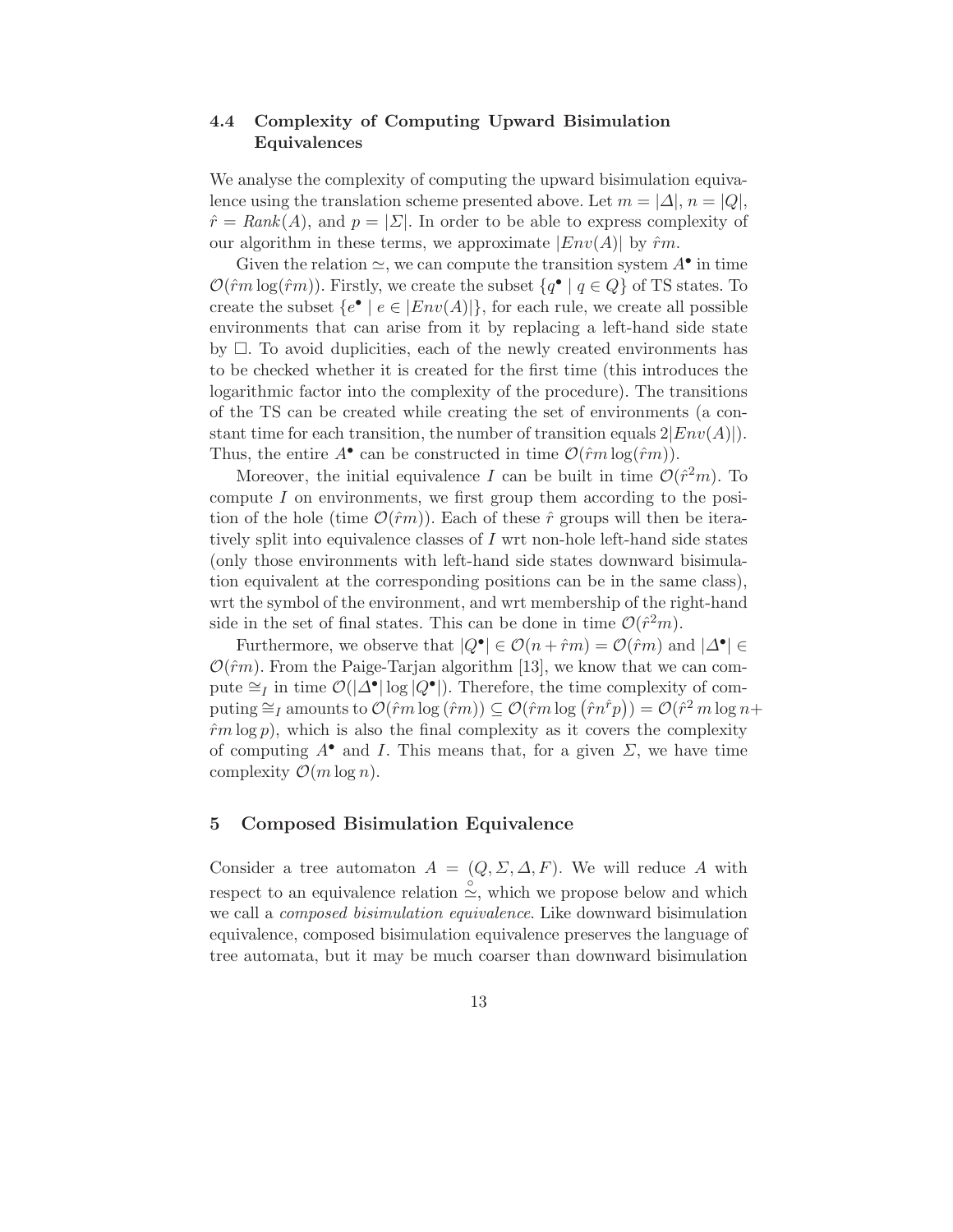equivalence (note that upward bisimulation equivalence does not preserve the language of tree automata).

For a state  $r \in Q$  and a set  $B \subseteq Q$  of states, we write  $r \simeq B$  to denote that there is a state  $q \in B$  such that  $q \simeq r$ . We define  $r \stackrel{\bullet}{\simeq} B$  and  $r \stackrel{\circ}{\simeq} B$  analogously. We define  $\stackrel{\circ}{\simeq}$  to be an equivalence relation such that  $\simeq \subseteq \overset{\circ}{\simeq} \subseteq (\simeq * \overset{\bullet}{\simeq})$ . Here,  $*$  denotes the composition of the two relations.

To compute  $\stackrel{\circ}{\simeq}$ , the two relations  $\stackrel{\bullet}{\simeq}$  and  $\simeq$  are composed, and all links in the relation violating transitivity are removed, while all elements from  $\simeq$  are maintained. In such a manner, we obtain a new relation R. We define  $\stackrel{\circ}{\simeq}$  to be  $R \cap R^{-1}$ . Notice that depending on how the transitive fragment is computed, there may be several relations satisfying the condition of  $\stackrel{\circ}{\simeq}$ .

**Language Preservation.** Consider a tree automaton  $A = (Q, \Sigma, \Delta, F)$ and an equivalence relation  $\equiv$  on Q. The *abstract tree automaton* derived from A and  $\equiv$  is  $A/\equiv$  =  $(Q/\equiv, \Sigma, \Delta/\equiv, F/\equiv)$  where:

- Q/≡ is the set of blocks in ≡. In other words, we collapse all states which belong to the same block into one abstract state.
- $(B_1, \ldots, B_n) \stackrel{f}{\longrightarrow} B$  iff  $(q_1, \ldots, q_n) \stackrel{f}{\longrightarrow} q$  for some  $q_1 \in B_1, \ldots, q_n \in$  $B_n, q \in B$ . This is, there is a transition in the abstract automaton iff there is a transition between states in the corresponding blocks.
- $-F/\equiv$  contains a block B iff  $B \cap F \neq \emptyset$ . Intuitively, a block is accepting if it contains a state which is accepting.

We will now consider the abstract automaton  $A/\overset{\circ}{\simeq}$  where the states of A are collapsed according to  $\stackrel{\circ}{\simeq}$ . We will relate the languages of A and  $A/\overset{\circ}{\simeq}$  by upcoming Theorem 3. To do that, we will first prove a series of lemmas where we utilize the notion of a context.

Intuitively, a context is a tree with "holes" instead of leaves. Formally, we consider a special symbol  $\bigcirc \notin \Sigma$  with rank 0. A *context* over  $\Sigma$  is a tree c over  $\Sigma \cup \{ \bigcirc \}$  such that for all leaves  $p \in c$ , we have  $c(p) = \bigcirc$ . For a context c with leaves  $p_1, \ldots, p_n$  and trees  $t_1, \ldots, t_n$ , we define  $c[t_1, \ldots, t_n]$ to be the tree  $t$ , where

- $dom(t) = dom(c) \bigcup \{p_1 \cdot p' | p' \in dom(t_i)\} \bigcup \cdots \bigcup \{p_n \cdot p' | p' \in dom(t_n)\},\$
- for each  $p = p_i \cdot p'$ , we have  $t(p) = t_i(p')$ , and
- for each  $p \in dom(c) \setminus \{p_1, \ldots, p_n\}$ , we have  $t(p) = c(p)$ .

In other words,  $c[t_1, \ldots, t_n]$  is the result of appending the trees  $t_1, \ldots, t_k$ to the holes of  $c$ . We extend the notion of runs to contexts. Let  $c$  be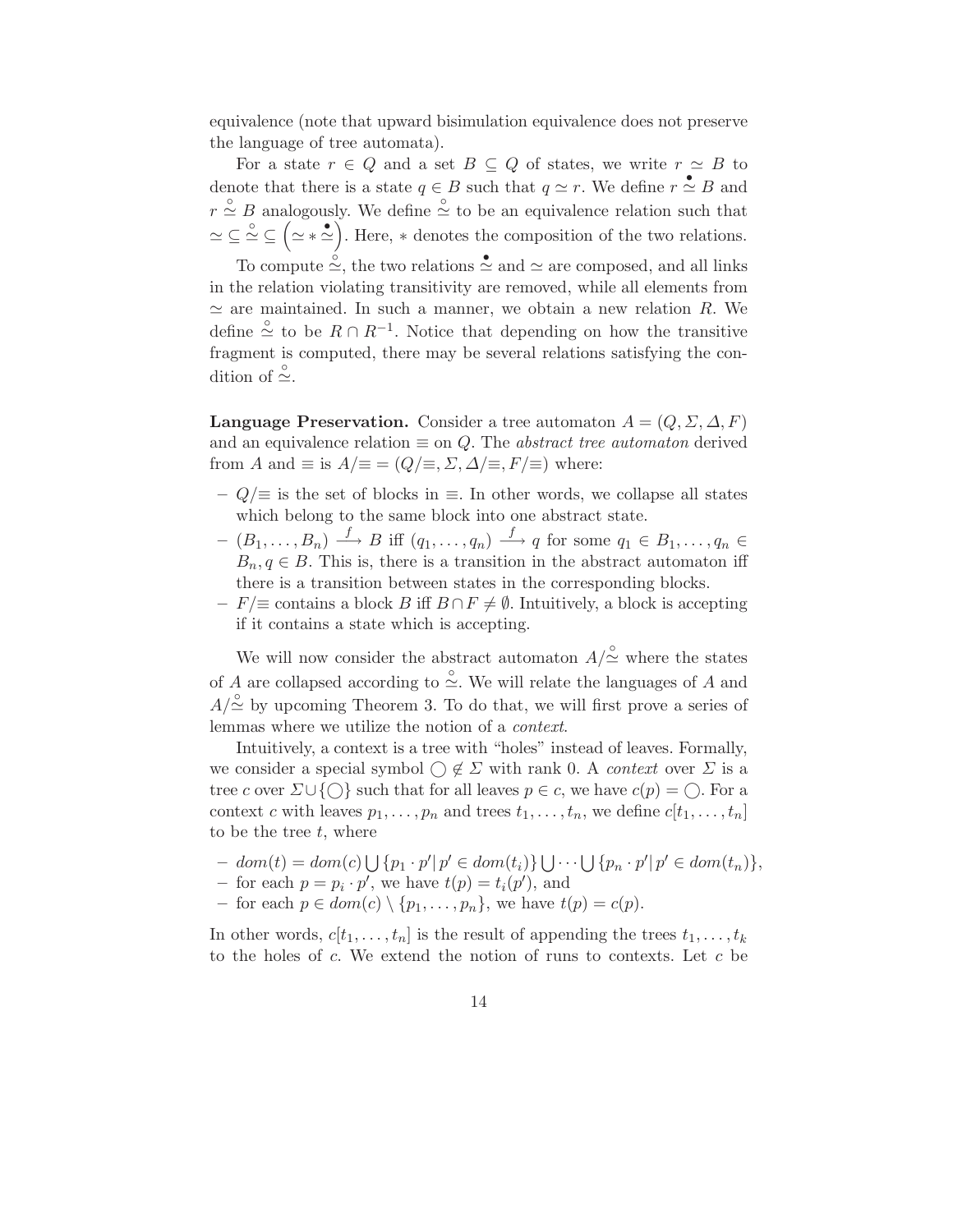a context with leaves  $p_1, \ldots, p_n$ . A run  $\pi$  of A on c from  $(q_1, \ldots, q_n)$  is defined in a similar manner to a run on a tree except that for a leaf  $p_i$ , we have  $\pi(p_i) = q_i, 1 \leq i \leq n$ . In other words, each leaf labelled with  $\bigcirc$  is annotated by one  $q_i$ . We use  $c[q_1,\ldots,q_n] \stackrel{\pi}{\Longrightarrow} q$  to denote that  $\pi$ is a run of A on c from  $(q_1, \ldots, q_n)$  such that  $\pi(\epsilon) = q$ . The notation  $c[q_1,\ldots,q_n] \Longrightarrow q$  is explained in a similar manner to runs on trees.

The first of the series of lemmas leading to Theorem 3 associates runs on contexts with the upward bisimulation equivalence  $\stackrel{\bullet}{\simeq}$ .

**Lemma 3.** If  $c[q_1, q_2, \ldots, q_n] \implies q$  and  $q_i \overset{\bullet}{\simeq} r_i$  for some  $1 \leq i \leq n$ , then there are states  $r_1, \ldots, r_{i-1}, r_{i+1}, \ldots, r_n, r$  such that  $q_i \simeq r_i$  for each  $j: 1 \leq j \neq i \leq n, q \stackrel{\bullet}{\simeq} r, \text{ and } c[r_1, \ldots, r_n] \Longrightarrow r.$ 

Proof. To simplify the notation, we assume (without loss of generality) that  $i = 1$ . We use induction on the structure of c. The base case is trivial since the context  $c$  consists of a single hole. For the induction step, we assume that c is not only a single hole. Suppose that  $c[q_1, q_2, \ldots, q_n] \stackrel{\sim}{\Longrightarrow} q$ for some run  $\pi$  and that  $q_1 \stackrel{\bullet}{\simeq} r_1$ . Let  $p_1, \ldots, p_j$  be the left-most leaves of c with a common parent. Let p be the parent of  $p_1, \ldots, p_j$ . Notice that  $q_1 = \pi(p_1), \ldots, q_j = \pi(p_j)$ . Let  $q' = \pi(p)$  and let c' be the context c with the leaves  $p_1, \ldots, p_j$  deleted.

In other words,  $dom(c') = dom(c) \setminus \{p_1, \ldots, p_j\}, c'(p') = c(p')$  if  $p' \in dom(c') \setminus \{p\}$ , and  $c'(p) = \bigcirc$ . Observe that  $c'[q', q_{j+1}, \ldots, q_n] \Longrightarrow q$ and also that  $f(q_1, q_2, \ldots, q_j) \longrightarrow q'$  for some f. By definition of the upward bisimulation equivalence and the premise  $q_1 \stackrel{\bullet}{\simeq} r_1$ , it follows that there are  $r_2, \ldots, r_j, r'$  such that  $q_2 \simeq r_2, \ldots, q_j \simeq r_j, q' \stackrel{\bullet}{\simeq} r'$ , and  $f(r_1, r_2, \ldots, r_j) \longrightarrow r'.$  Since c' is smaller than c, we can apply the induction hypothesis and conclude that there are  $r_{j+1}, \ldots, r_n, r$  such that  $q_{j+1} \simeq r_{j+1}, \ldots, q_n \simeq r_n, q \stackrel{\bullet}{\simeq} r$ , and  $c'[r', r_{j+1}, \ldots, r_n] \Longrightarrow r$ . The claim follows immediately. ⊓⊔

With Lemma 3 in hand, we can relate runs of the abstract automaton with runs of the original automaton. Each run in  $A/\overset{\circ}{\simeq}$  can be simulated by a run in A which starts from states that are equivalent wrt the downward bisimulation equivalence and ends up in a state that is equivalent wrt the upward bisimulation equivalence.

**Lemma 4.** For blocks  $B_1, \ldots, B_n, B \in Q/2$  and a context c, wheneaver  $c[B_1, \ldots, B_n] \Longrightarrow B$ , then there exist states  $r_1, \ldots, r_n, r \in Q$  with  $r_1 \simeq$  $B_1, \ldots, r_n \simeq B_n, r \stackrel{\bullet}{\simeq} B, \text{ and } c[r_1, \ldots, r_n] \Longrightarrow r.$  Moreover, if  $B \in F/\stackrel{\circ}{\simeq}$ , then also  $r \in F$ .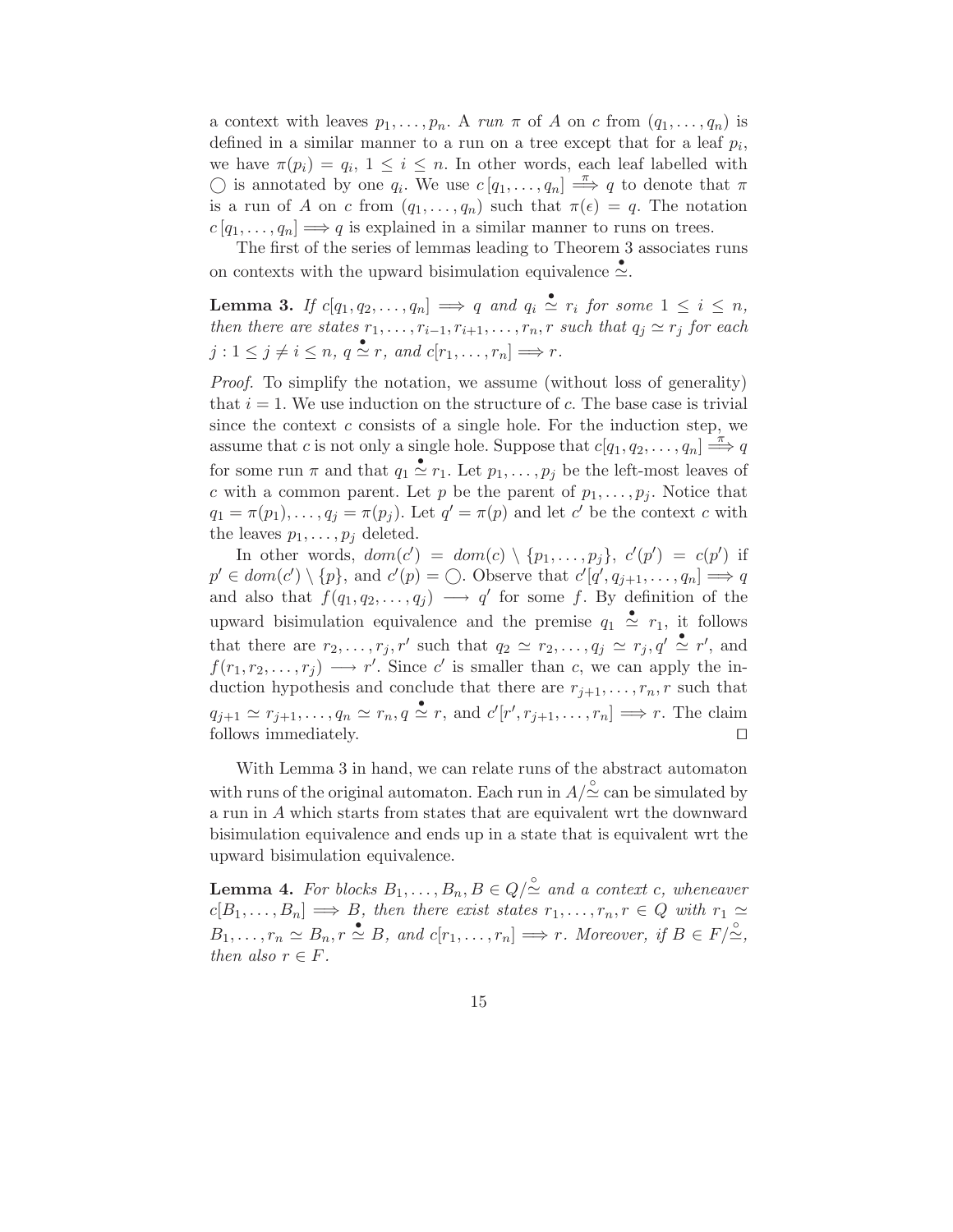Proof. The claim is shown by induction on the structure of c. In the base case, the context c consists of a single hole. We choose any  $q \in B \cap F$ if  $B \cap F \neq \emptyset$ , and any  $q \in B$  otherwise. The claim holds obviously by reflexivity of  $\simeq$  and  $\stackrel{\bullet}{\simeq}$ .

For the induction step, we assume that  $c$  is not only a single hole. Suppose that  $c[B_1, \ldots, B_n] \stackrel{\pi}{\implies} B$  for some run  $\pi$ . Let  $p_1, \ldots, p_j$  be the left-most leaves of  $c$  with a common parent. Let  $p$  be the parent of  $p_1, \ldots, p_j$ . Notice that  $B_1 = \pi(p_1), \ldots, B_j = \pi(p_j)$ . Let  $B' = \pi(p)$  and let c' be the context c with the leaves  $p_1, \ldots, p_j$  deleted. In other words,  $dom(c') = dom(c) \setminus \{p_1, \ldots, p_j\}, c'(p') = c(p')$  provided  $p' \in dom(c') \setminus \{p\},$ and  $c'(p) = \bigcirc$ .

Observe that  $c'[B', B_{j+1}, \ldots, B_n] \implies B$ . Since c' is smaller than c, we can apply the induction hypothesis and conclude that there are  $v, q'_{j+1}, \ldots, q'_n, q'$  such that  $v \simeq B', q'_{j+1} \simeq B_{j+1}, \ldots, q'_n \simeq B_n, q' \stackrel{\bullet}{\simeq} B$ ,  $c'[v, q'_{j+1}, \ldots, q'_n] \Longrightarrow q'$ , and if  $B \cap F \neq \emptyset$ , then  $q' \in F$ . It follows that there are  $u \in B', q_{j+1} \in B_{j+1}, \ldots, q_n \in B_n, q \in B$  with  $u \simeq v, q_{j+1} \simeq$  $q'_{j+1}, \ldots, q_n \simeq q'_n$ , and  $q \stackrel{\bullet}{\simeq} q'$ . By definition of  $A/\stackrel{\circ}{\simeq}$ , there are states  $q_1 \in B_1, \ldots, q_j \in B_j$ , and  $z \in B'$  such that  $(q_1, \ldots, q_j) \stackrel{f}{\longrightarrow} z$  for some f.

Since  $\approx \subseteq \cong$  and  $u \approx v$ , we get  $u \stackrel{\circ}{\approx} v$ . Since  $u, z \in B'$ , it follows that  $z \overset{\circ}{\simeq} u$ . From transitivity of  $\overset{\circ}{\simeq}$ , we get  $z \overset{\circ}{\simeq} v$ . From the definition of  $\overset{\circ}{\simeq}$ , there is a state w such that  $z \simeq w$  and  $w \overset{\bullet}{\simeq} v$ . By the definition of the downward bisimulation equivalence and premises  $z \simeq w$  and  $(q_1, \ldots, q_j) \stackrel{f}{\longrightarrow} z$ , there are states  $r_1, \ldots, r_j$  with  $q_1 \simeq r_1, \ldots, q_j \simeq r_j$ , and  $(r_1, \ldots, r_j) \stackrel{f}{\longrightarrow} w$ . By Lemma 3 and premises  $v \stackrel{\bullet}{\simeq} w$  and  $c'[v, q'_{j+1}, \ldots, q'_n] \implies q'$ , there are states  $r_{j+1}, \ldots, r_n$ , and r with  $q'_{j+1} \simeq r_{j+1}, \ldots, q'_n \simeq r_n, q' \stackrel{\bullet}{\simeq} r$ , and  $c'[w, r_{j+1}, \ldots, r_n] \implies r$ . Finally, by transitivity of  $\simeq$  and  $\stackrel{\bullet}{\simeq}$ ,  $q_{j+1} \simeq$  $r_{j+1}, \ldots, q_n \simeq r_n, q \stackrel{\bullet}{\simeq} r$ . Moreover, by definition of  $\stackrel{\bullet}{\simeq}$  and the fact that  $q' \in F$  if  $B \cap F \neq \emptyset$ , we get that  $r \in F$  if  $B \in F/\stackrel{\circ}{\simeq}$ . The claim thus holds. ⊓⊔

The next lemma already states that the language of the abstract automaton is a subset of the language of the original automaton.

**Lemma 5.** If  $t \Longrightarrow B$ , then  $t \Longrightarrow w$  for some w with  $B \stackrel{\bullet}{\simeq} w$ . Moreover, if  $B \in F/\stackrel{\circ}{\simeq}$ , then also  $w \in F$ .

*Proof.* Suppose that  $t \stackrel{\pi}{\Longrightarrow} B$  for some  $\pi$ . Let  $p_1, \ldots, p_n$  be the leafs of  $t$ , and let  $\pi(p_i) = B_i$  for each  $i: 1 \leq i \leq n$ . Let c be the context we get from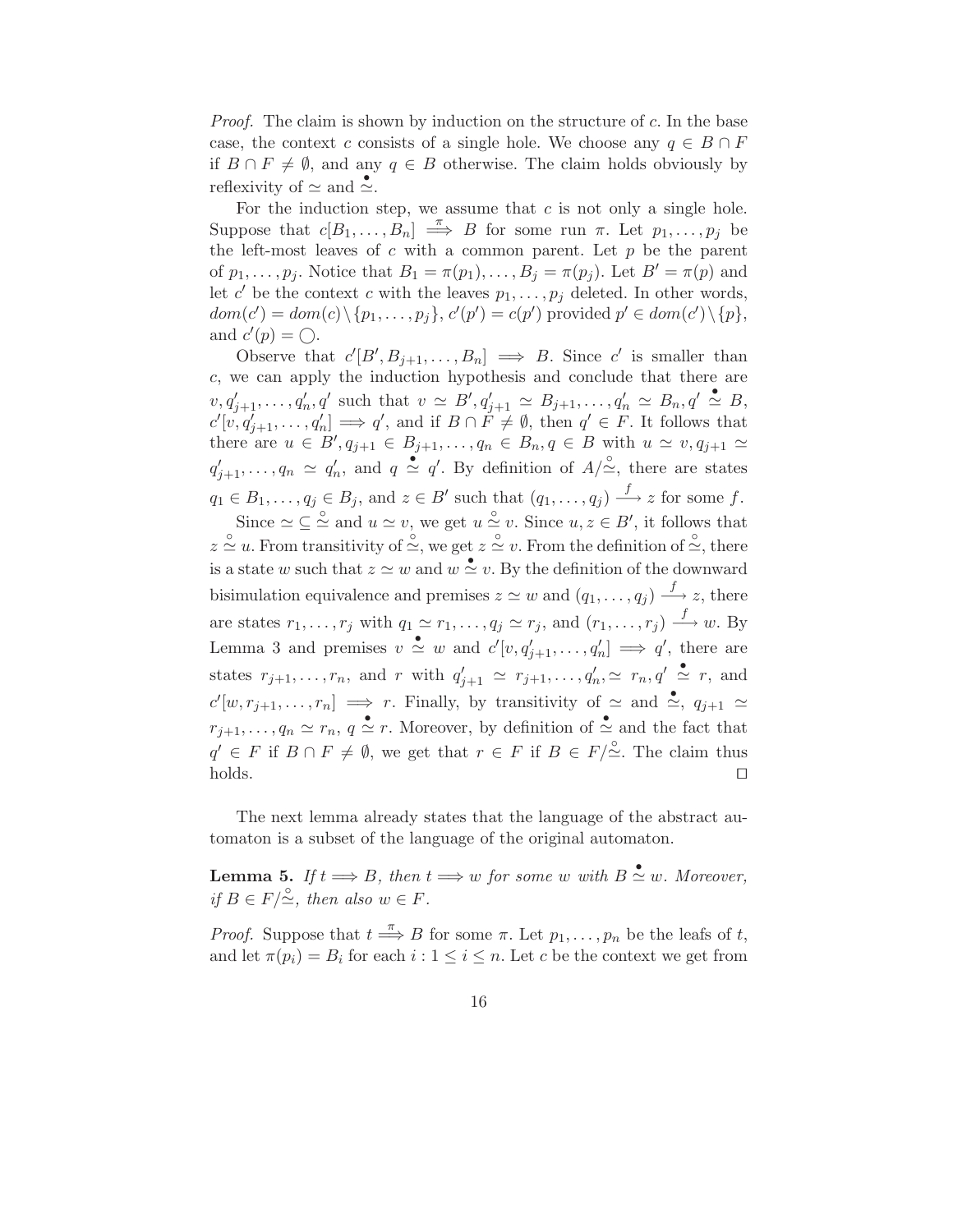t by deleting the leaves  $p_1, \ldots, p_n$ . Observe that  $c[B_1, \ldots, B_n] \stackrel{\pi}{\Longrightarrow} B$ . It follows from Lemma 4 that there exist states  $r_1, \ldots, r_n, r \in Q$  and  $q_1 \in B_1, \ldots, q_n \in B_n, q \in B$  such that  $q_1 \simeq r_1, \ldots, q_n \simeq r_n, q \simeq r$ ,  $c[r_1, \ldots, r_n] \Longrightarrow r$ , and if  $B \cap F \neq \emptyset$ , then  $r \in F$ . By definition of  $A/\overset{\circ}{\simeq}$ , it follows that there are  $q'_1 \in B_1, \ldots, q'_n \in B_n$  and  $f_1, \ldots, f_n$  such that  $\frac{f_i}{f}$  of  $q'_i$  for each i such that  $1 \leq i \leq n$ .

We show by induction on i that for each i such that  $1 \leq i \leq n$ there are states  $u_1^i, \ldots, u_i^i, v_{i+1}^i, \ldots, v_n^i, w^i$  such that  $q'_1 \simeq u_1^i, \ldots, q'_i \simeq$  $u_i^i, r_{i+1} \simeq v_{i+1}^i, \ldots, r_n \simeq v_n^i, r \simeq w^i$ , and  $c[u_1^i, \ldots, u_i^i, v_{i+1}^i, \ldots, v_n^i] \Longrightarrow w^i$ . The base case where  $i = 0$  is trivial. We consider the induction step. Since  $\simeq \subseteq \overset{\circ}{\simeq}$  and  $v_{i+1}^i \simeq r_{i+1}$ , we get  $v_{i+1}^i$  $\stackrel{\circ}{\simeq}$   $r_{i+1}$ . Since  $r_{i+1} \simeq q_{i+1}$ , we get  $r_{i+1} \stackrel{\circ}{\simeq} q_{i+1}$ . Since  $q_{i+1}, q'_{i+1} \in B_{i+1}$ , we have that  $q_{i+1} \stackrel{\circ}{\simeq} q'_{i+1}$ . By transitivity of  $\stackrel{\circ}{\simeq}$ , it follows that  $v_{i+1}^i$  $\stackrel{\circ}{\simeq} q'_{i+1}$ . By the definition of  $\stackrel{\circ}{\simeq}$ , there is  $z_{i+1}$  such that  $q'_{i+1} \simeq z_{i+1}$  and  $v^{i}_{i+1}$  $\stackrel{\bullet}{\simeq} z_{i+1}$ . By Lemma 3, there are  $z_1, \ldots, z_i, z_{i+2}, \ldots, z_n, z$  such that  $u_1^i \simeq z_1, \ldots, u_i^i \simeq z_i, v_{i+2}^i \simeq z_i$  $z_{i+2}, \ldots, v_n^i \simeq z_n, w^i \stackrel{\bullet}{\simeq} z$ , and  $c[z_1, \ldots, z_n] \Longrightarrow z$ . By transitivity of  $\simeq$  and the premises  $q'_j \simeq u_j^i$  and  $u_j^i \simeq z_j$ , we have  $q'_j \simeq z_j$  for each  $j : 1 \leq j \leq i$ . By transitivity of  $\simeq$  and the premises  $q_j \simeq v_j^i$  and  $v_j^i \simeq z_j$ , we have  $q_j \simeq z_j$ for each  $j : i + 2 \leq j \leq n$ . Define  $u_j^{i+1} = z_j$  for  $j : 1 \leq j \leq i + 1$ ;  $v_j^{i+1} = z_j$ for  $j : i + 2 \le j \le n$ ; and  $w^{i+1} = z$ .

The induction proof above implies that  $c[u_1^n, \ldots, u_n^n] \implies w^n$ . From the definition of downward bisimulation and the premises that  $\xrightarrow{f_i} q'_i$  and  $q'_i \simeq u_i^n$ , it follows that  $f_i$  can move to  $u_i^n$  for each  $i: 1 \leq i \leq n$ . It follows that  $t \implies w^n$  By definition of  $\stackrel{\bullet}{\sim}$  and the fact that  $r \in F$  if  $B \cap F \neq \emptyset$ , it follows that  $\forall 1 \leq i \leq n$ .  $w^i \in F$  provided that  $B \in F/\overset{\circ}{\simeq}$ . Thus, in the claim of the lemma, it suffices to take  $w = w^n$ . ⊓⊔

In other words, Lemma  $5$  says that each tree  $t$  which leads to a block B in  $A/\overset{\circ}{\simeq}$  will also lead to a state in A which is in the block B wrt the upward bisimulation equivalence. Moreover, if  $t$  can be accepted at  $B$  in  $A/\overset{\circ}{\simeq}$  meaning that B contains a final state of A, i.e.,  $B \cap F \neq \emptyset$ ), then it can be accepted at w in A (i.e.,  $w \in F$ ) too. This leads to the following theorem.

**Theorem 3.**  $L(A/\overset{\circ}{\simeq}) = L(A)$  for each tree automaton A.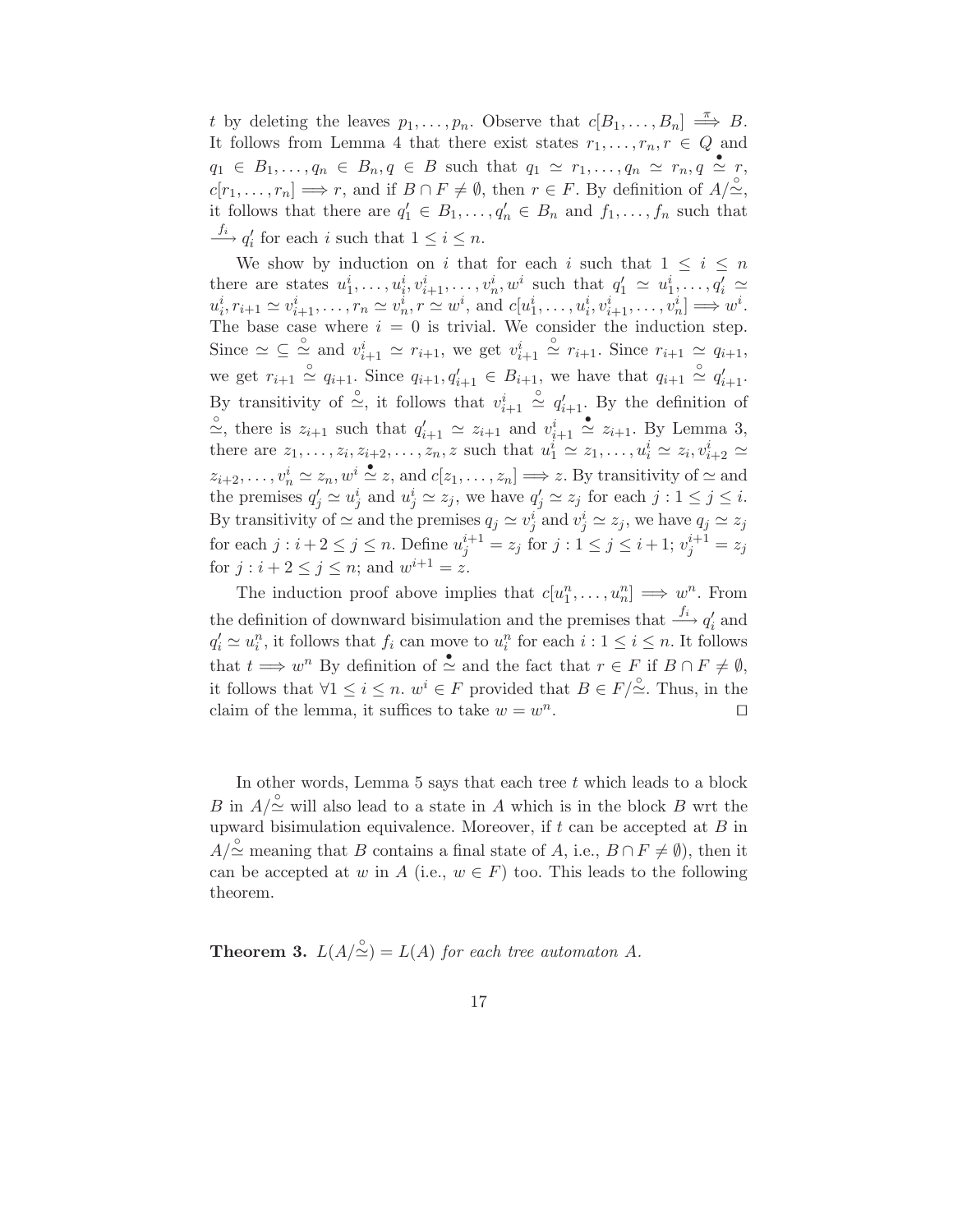| TA   | $\simeq$  |      | $\sim$    |      | $\stackrel{\circ}{\simeq}$ |      | $\circ$<br>$\sim$ |      |
|------|-----------|------|-----------|------|----------------------------|------|-------------------|------|
| size | reduction | time | reduction | time | reduction                  | time | reduction         | time |
| 202  | 41\%      | 0.2  | 41\%      | 3.7  | 45\%                       | 0.3  | 49\%              | 7.1  |
| 354  | 11\%      | 0.3  | 11\%      | 4.2  | 42%                        | 0.4  | 52%               | 7.3  |
| 909  | 14%       | 0.6  | 52\%      | 3.6  | 82%                        | 0.8  | 89%               | 5.2  |
| 1357 | 9%        | 3.1  | 10%       | 19.8 | 69%                        | 4.2  | 82%               | 36.1 |
| 1748 | $1\%$     | 1.4  | 60%       | 7.8  | 75%                        | 3.4  | 99%               | 13.7 |

Table 1. Experimental results on reducing tree automata

# 6 Experiments and a Comparison of Various Relations on TA

We have implemented our algorithms in a prototype tool written in Java and made experiments with the tool on multiple automata obtained from the framework of regular tree model checking (RTMC). RTMC is the name of a family of techniques for analysing infinite-state systems in which configurations of the systems being analysed are represented by trees, sets of the configurations by TA, and transitions of the analysed systems by tree transducers. Most of the algorithms in RTMC rely crucially on efficient reduction methods since the size of the generated automata often explodes, making a further computation with the automata infeasible without a reduction. In particular, the TA that we have considered arose during verification of the Arbiter protocol and the Leader election protocol [6].

Our experimental evaluation was carried out on an AMD Athlon 64 X2 2.19GHz PC with 2.0 GB RAM. We compare the size of the considered TA after reducing them using the downward bisimulation equivalence  $\simeq$ , a composed bisimulation equivalence  $\stackrel{\circ}{\simeq}$ , the downward simulation equivalence  $\sim$ , and a composed simulation equivalence  $\sim$ . Definitions and algorithms for computing downward simulation and composed simulation equivalences can be found in [1].

It is well known that simulations usually (though not necessarily) give a better reduction but they are harder to compute than bisimulations. Indeed, in [4], we show that  $\simeq \subseteq \sim \subseteq \stackrel{\circ}{\sim}$ , but  $\stackrel{\circ}{\simeq}$  and  $\stackrel{\circ}{\sim}$  as well as  $\stackrel{\circ}{\simeq}$  and ∼ are incomparable, i.e., for each of the two pairs, there exists a TA for which the relations are incomparable.

In Table 1, we show the computation time (in seconds) and the reduction (in percent) obtained on the chosen automata when using  $\stackrel{\circ}{\simeq}$ ,  $\stackrel{\circ}{\sim}$ , ≃, and ∼. As can be seen from the results, composed simulation gives the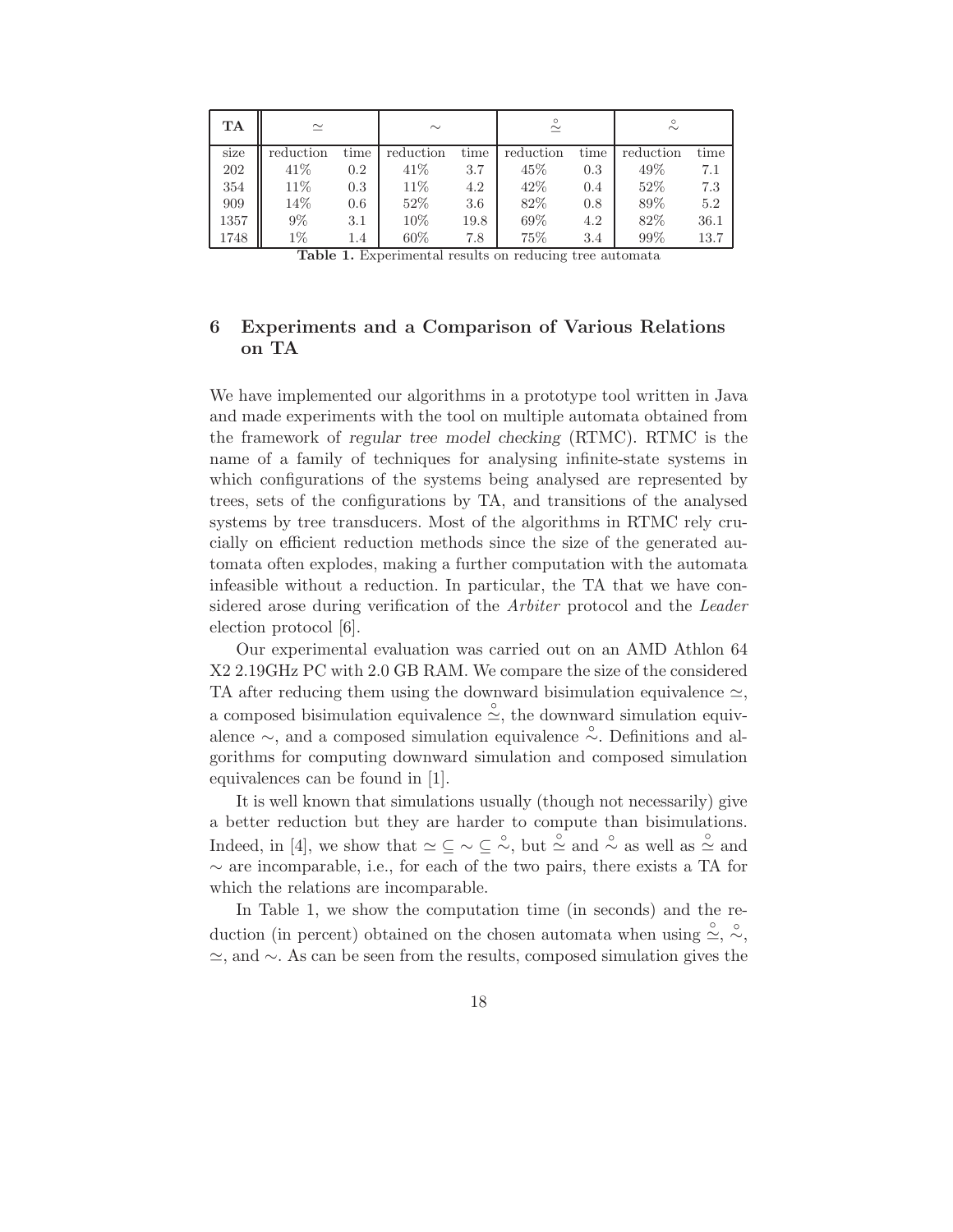best reduction in all cases, but, on the other hand, it has a much higher computation time than all the other relations. Composed bisimulation gives a better reduction than both downward simulation and downward bisimulation. The time for computing composed simulation is lower than all simulation relations.

We have further performed a preliminary comparison of our relations by using the backward and forward bisimulations presented in [11] where it is also argued that using these relations in succession in one of the two possible orders (i.e., reducing a given TA first using the backward bisimulation and then the result by the forward bisimulation or vice versa) gives a better result than using just one of them. We show that using each of these two-step reductions is in theory incomparable with our composed bisimulation equivalences.

For each of the three reduction techniques, we now present an automaton such that reducing it by the particular reduction technique gives better result (i.e., the resulting automaton has less states) than reducing it by the other two techniques. The automaton  $A_1 = (Q_1, \Sigma_1, \Delta_1, Q_1)$ can be reduced most when using composed bisimulation, in the case of the atomaton  $A_2 = (Q_2, \Sigma_2, \Delta_2, Q_2)$ , using forward bisimulation reduction followed by forward (downward) bisimulation reduction is the best, and the automaton  $A_3 = (Q_3, \Sigma_3, \Delta_3, Q_3)$  can be reduced most using forward (downward) bisimulation reduction followed by forward bisimulation reuction. The automata, that were obtained with help of a random automata generator, look as follows:

$$
Q_{1} = \{q_{x}, q_{0}, q_{1}, q_{2}, q_{3}, q_{4}, r_{x}, r_{0}, r_{1}, r_{2}, r_{3}, r_{4}\}, (\Sigma_{1})_{1} = \{x, a, b, c, d\},
$$
  
\n
$$
A_{3}:
$$
  
\n
$$
q_{x} \xrightarrow{\alpha} q_{x}, q_{0} \xrightarrow{d} q_{1}, q_{2} \xrightarrow{d} q_{1}, r_{x} \xrightarrow{\alpha} r_{x}, r_{1} \xrightarrow{d} r_{0}, r_{1} \xrightarrow{d} r_{2},
$$
  
\n
$$
q_{x} \xrightarrow{\alpha} q_{4}, q_{0} \xrightarrow{d} q_{0}, q_{2} \xrightarrow{d} q_{0}, r_{4} \xrightarrow{\alpha} r_{x}, r_{0} \xrightarrow{d} r_{0}, r_{0} \xrightarrow{\alpha} r_{2},
$$
  
\n
$$
q_{x} \xrightarrow{\alpha} q_{3}, q_{1} \xrightarrow{d} q_{4}, q_{3} \xrightarrow{c} q_{4}, r_{3} \xrightarrow{\alpha} r_{x}, r_{4} \xrightarrow{d} r_{1}, r_{4} \xrightarrow{c} r_{3},
$$
  
\n
$$
q_{x} \xrightarrow{b} q_{3}, q_{2} \xrightarrow{c} q_{3}, q_{3} \xrightarrow{c} q_{2}, r_{3} \xrightarrow{b} r_{x}, r_{3} \xrightarrow{c} r_{2}, r_{2} \xrightarrow{c} r_{3},
$$
  
\n
$$
q_{0} \xrightarrow{c} q_{0}, q_{2} \xrightarrow{c} q_{1}, q_{3} \xrightarrow{d} q_{2}, r_{0} \xrightarrow{c} r_{0}, r_{1} \xrightarrow{c} r_{2}, r_{2} \xrightarrow{d} r_{3},
$$
  
\n
$$
q_{0} \xrightarrow{c} q_{3}, q_{2} \xrightarrow{c} q_{0}, q_{3} \xrightarrow{d} q_{1}, r_{3} \xrightarrow{c} r_{0}, r_{0} \xrightarrow{c} r_{2}, r_{1} \xrightarrow{d} r_{3},
$$
  
\n
$$
q_{0} \xrightarrow{c} q_{1}, q_{2} \xrightarrow{d} q_{3}, q_{3} \xrightarrow{d} q_{0}, r_{1} \xrightarrow{c} r_{0}, r_{3} \xrightarrow{d} r_{2}, r_{0} \xrightarrow
$$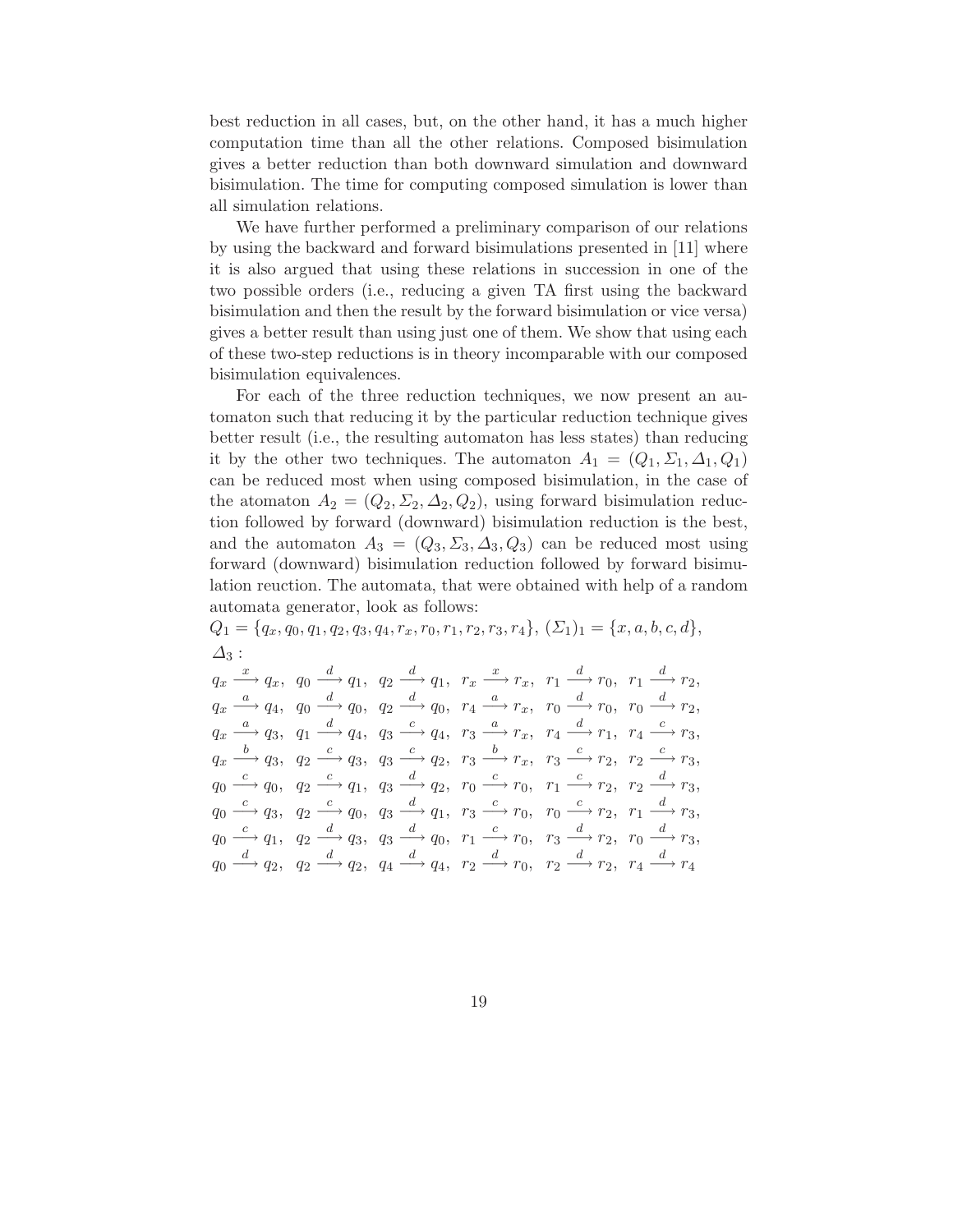$$
Q_2 = Q_3 = \{q_0, q_1, q_2\}, \ ( \Sigma_2)_0 = ( \Sigma_3)_0 = \{a, b\}, \ ( \Sigma_2)_1 = ( \Sigma_3)_1 = \{c, d\}, \n\Delta_1 : \qquad \Delta_2 : \n\stackrel{a}{\longrightarrow} q_2, q_2 \stackrel{c}{\longrightarrow} q_1, q_2 \stackrel{d}{\longrightarrow} q_1, \qquad \frac{a}{\longrightarrow} q_1, q_1 \stackrel{c}{\longrightarrow} q_0, q_1 \stackrel{d}{\longrightarrow} q_2, \n\stackrel{a}{\longrightarrow} q_1, q_1 \stackrel{c}{\longrightarrow} q_2, q_2 \stackrel{d}{\longrightarrow} q_2, \qquad \frac{a}{\longrightarrow} q_2, q_0 \stackrel{c}{\longrightarrow} q_0, q_1 \stackrel{d}{\longrightarrow} q_1, \n\stackrel{b}{\longrightarrow} q_1, q_1 \stackrel{c}{\longrightarrow} q_0, q_0 \stackrel{d}{\longrightarrow} q_0, \qquad \frac{b}{\longrightarrow} q_1, q_2 \stackrel{c}{\longrightarrow} q_0, q_1 \stackrel{d}{\longrightarrow} q_0, \n\stackrel{b}{\longrightarrow} q_2, q_1 \stackrel{c}{\longrightarrow} q_0, q_0 \stackrel{d}{\longrightarrow} q_1, \qquad \frac{b}{\longrightarrow} q_2, \qquad q_0 \stackrel{d}{\longrightarrow} q_0.
$$

On the other hand, in all our test cases, backward bisimulation followed by forward bisimulation behaved in a very similar way to composed bisimulation—a more thorough experimental comparison is to be done in the future.

Let us note that applying the forward and backward bisimulations in succession has the advantage that the second relation is applied on a smaller input automaton. On the other hand, our notion of composition has the advantage of being applicable also for composing simulations (while re-using a lot of the needed algorithms and data structures) and even for combining simulations and bisimulations as we discuss in our follow-up work [4], which thus gives the user a wider variety of easily implementable reductions for TA.

## 7 Conclusions and Future Work

We have presented a new notion of equivalence, called *composed bisimula*tion equivalence, for reducing TA while preserving their language. Composed bisimulation equivalence is defined in terms of a composition of downward bisimulation equivalence proposed earlier in the literature and upward bisimulation equivalence proposed in this paper. We have discussed theoretical as well as experimental evidence that composed bisimulation equivalence offers a new compromise between reduction capabilities and computational demands and thus offers designers of tools based on TA a finer choice of the technique to be used for reducing TA. Moreover, the notion of composed bisimulation equivalence and also the associated algorithms share some common kernel with those used for working with various simulation equivalences in [1], which allows for an easy implementation and combinations of all these approaches. Indeed, the possibility of composing not only upward and downward bisimulations or upward and downward simulations, but defining a parametric (bi-)simulation framework allowing one to mix simulations and bisimulations and thus further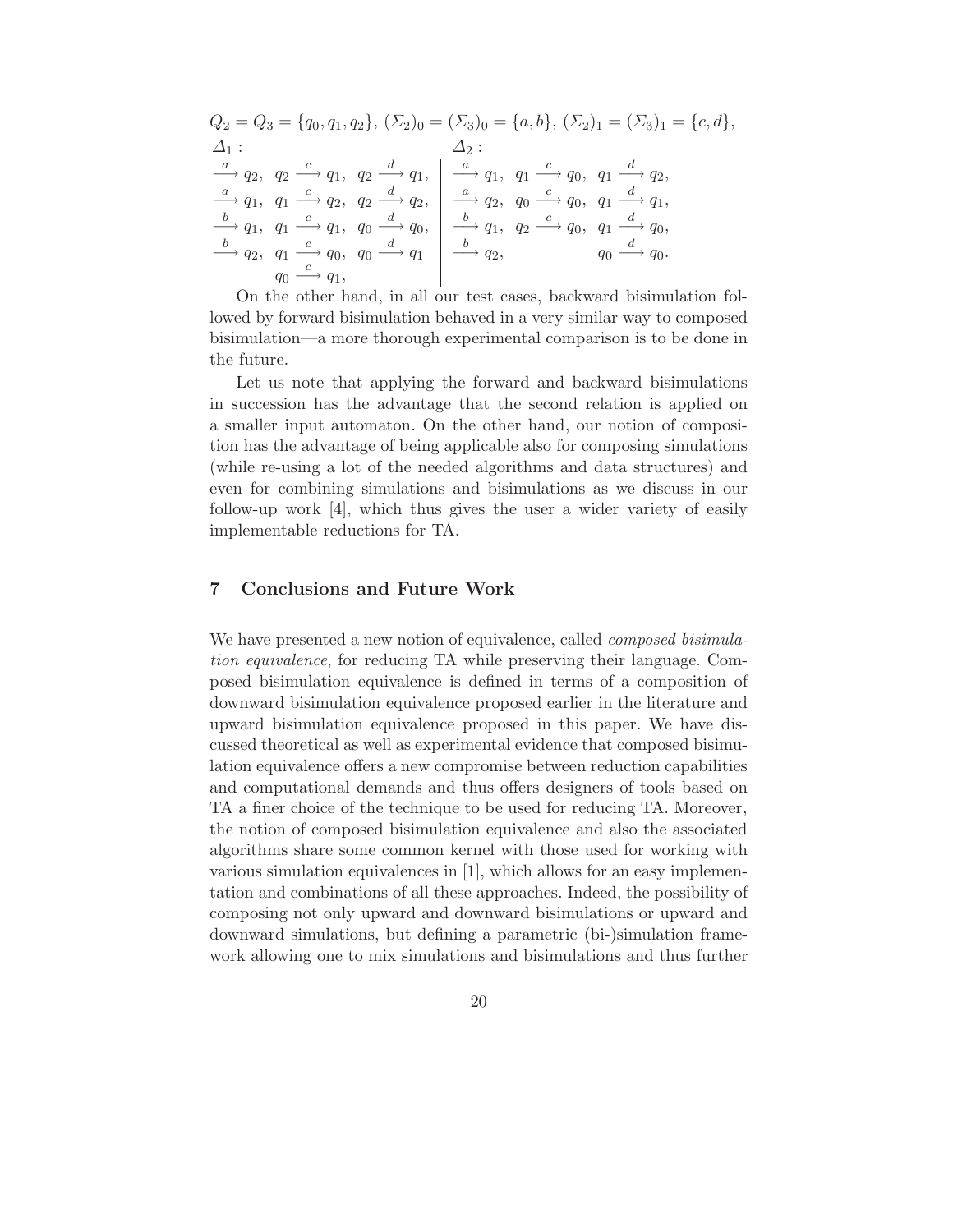tune the desired degree of the trade-off between reductions and their costs, is considered in the recent follow-up work [4].

There are several interesting directions for future work. First, one can consider extending the results to the domain of symbolically encoded tree automata like in the MONA tree automata library [12], allowing one to deal with significantly larger automata. Next, one can investigate the possibility of repeated (nested) compositions of various equivalences. Finally, it can be interesting to extend the algorithms presented in this paper to work for other kinds of tree automata such as guided tree automata, weighted tree automata, or unranked tree automata.

Acknowledgement. This work was supported by the French projects ANR-06-SETI-001 AVERISS and RNTL AVERILES, the Czech Grant Agency (projects 102/07/0322, 102/05/H050), the Barrande project MEB 020840, and the Czech Ministry of Education by the project MSM 0021630528.

#### References

- 1. P. Abdulla, A. Bouajjani, L. Holik, L. Kaati, and T. Vojnar. Computing Simulations over Tree Automata: Efficient Techniques for Reducing Tree Automata. In Proc. of TACAS'08, LNCS. Springer, 2008.
- 2. P. Abdulla, J. Deneux, L. Kaati, and M. Nilsson. Minimization of Nondeterministic Automata with Large Alphabets. In Implementation and Application of Automata, LNCS, pages 31–42. Springer, 2006.
- 3. P. Abdulla, J. Högberg, and L. Kaati. Bisimulation Minimization of Tree Automata. In Proc. of CIAA'06, volume 4094 of LNCS, pages 173–185. Springer, 2006.
- 4. P. Abdulla, L. Holík, L. Kaati, and T. Vojnar. A Uniform (Bi-)Simulation-Based Framework for Reducing Tree Automata. Technical Report FIT-TR-2008-05, FIT, Brno University of Technology, Czech Republic, 2008.
- 5. P. Abdulla, B. Jonsson, P. Mahata, and J. d'Orso. Regular Tree Model Checking. In Proc. of CAV'02, volume 2404 of LNCS. Springer, 2002.
- 6. P. Abdulla, A. Legay, J. d'Orso, and A. Rezine. Tree Regular Model Checking: A Simulation-based Approach. The Journal of Logic and Algebraic Programming, 69(1-2):93–121, 2006.
- 7. A. Bouajjani, P. Habermehl, A. Rogalewicz, and T. Vojnar. Abstract Regular Tree Model Checking. In Proc. of INFINITY'05. Published in ENTCS 149(1), 2006.
- 8. A. Bouajjani, P. Habermehl, A. Rogalewicz, and T. Vojnar. Abstract Regular Tree Model Checking. ENTCS, 149:37–48, 2006.
- 9. A. Bouajjani and T. Touili. Extrapolating Tree Transformations. In Proc. of CAV'02, volume 2404 of LNCS. Springer, 2002.
- 10. M. Henzinger, T. Henzinger, and P. Kopke. Computing Simulations on Finite and Infinite Graphs. In Proc. of FOCS'95. IEEE, 1995.
- 11. J. Högberg, A. Maletti, and J. May. Backward and Forward Bisimulation Minimisation of Tree Automata. In Proc. of CIAA'07, volume 4094 of LNCS, pages 109–121. Czech Technical University in Prague, Czech Republic, 2007.